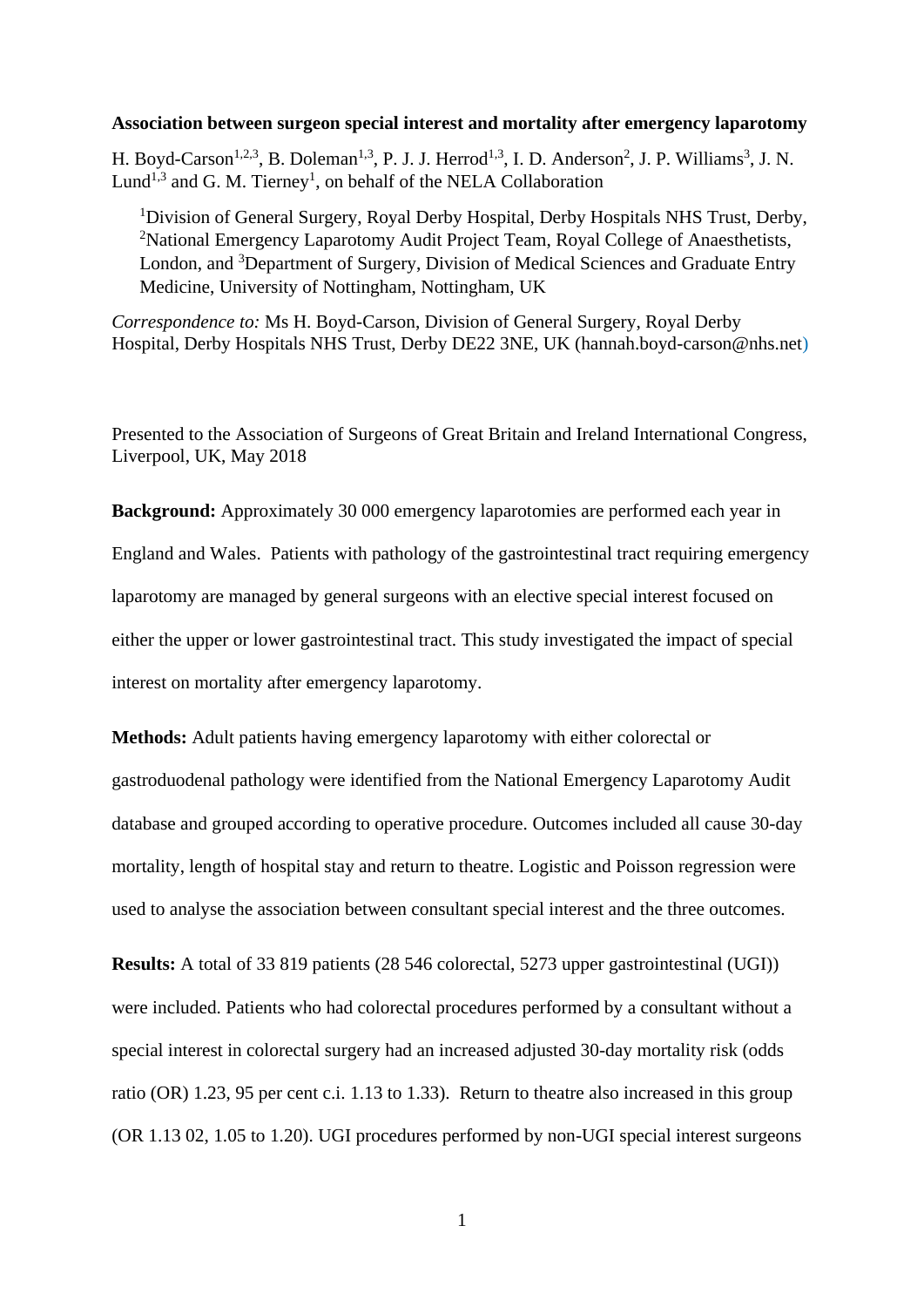carried an increased adjusted risk of 30-day mortality (OR 1.24, 1.02 to 1.53). The risk of return to theatre was not increased (OR 0.89, 0.70 to 1.12).

**Conclusion:** Emergency laparotomy performed by a surgeon whose special interest is not in the area of the pathology carries an increased risk of death at 30 days. This finding potentially has significant implications for emergency service configuration, training and workforce provision, and should stimulate discussion among all stakeholders.

### **+A: Introduction**

Emergency laparotomy is a major surgical procedure used to treat a wide range of intraabdominal pathologies. A mortality rate of  $10-11$  per cent at 30 days<sup>1-3</sup>, and morbidity, often leading to prolonged inpatient recovery and long-term rehabilitation, are common after emergency laparotomy<sup>4</sup>. Around 35 000 of these procedures are performed annually in England and Wales $1-3$ . Patients having emergency laparotomy are heterogeneous in relation to presentation, co-morbid status and pathological findings<sup>1–3,5</sup>, and a range of operations are undertaken. General surgical training has always produced a surgeon who is able to manage an unselected general surgical take and who has the technical skills to deal themselves with the vast majority of conditions encountered at emergency laparotomy.

Competency in emergency general surgery (EGS) procedures is required for all UK surgical trainees before obtaining Certification of Completion of Training in General Surgery<sup>6</sup>, regardless of special interest development. However, many continue to develop a special interest once in a consultant post, leading to an elective practice focused, sometimes exclusively, in one area and an emergency practice at odds with this. In many hospitals EGS may be provided by consultants with oesophagogastric, hepatobiliary, colorectal, endocrine, breast and vascular elective special interests<sup>7</sup>. Increasingly in the UK there is a reduction in the contribution of breast and vascular surgeons to the EGS service with the evolution of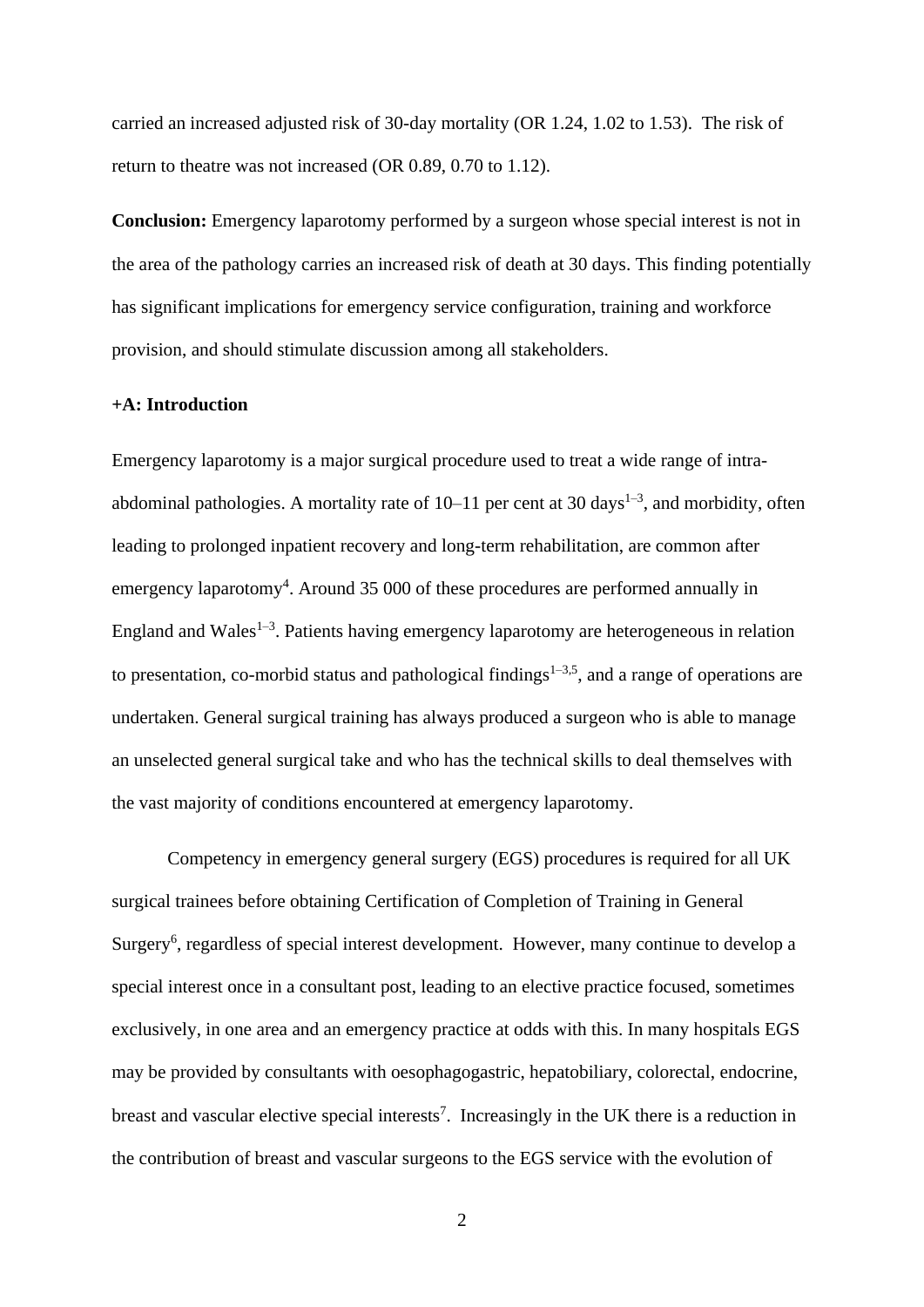service provision and specialization<sup>8,9</sup>. Smaller hospitals may still rely heavily on surgeons with non-gastrointestinal special interests for EGS provision<sup>7</sup>.

In 2011, the Association of Surgeons of Great Britain and Ireland<sup>10</sup> acknowledged that the standards of care for patients undergoing emergency laparotomy were often suboptimal. Following this, and in conjunction with the Health Care Quality Improvement Partnership and the Royal College of Anaesthetists, the National Emergency Laparotomy Audit  $(NELA)^1$  was established.

NELA collects patient-level data for prospectively identified individuals undergoing emergency laparotomy in hospitals within England and Wales. The data collected have been selected specifically to include risk factors and organizational factors that are particularly relevant to the emergency laparotomy population $1-3$ . To date, there has been no formal evaluation of the impact of special interest on outcomes after emergency laparotomy. Both the NELA Collaboration and the subspecialty surgical associations (Association of Coloproctologists of Great Britain and Ireland (ACPGBI) and Association of Upper Gastrointestinal Surgeons of Great Britain and Ireland (AUGIS)) have identified this as an area requiring investigation<sup>7</sup>. The aim of the present analysis was to determine the impact of special interest of operating surgeon on outcomes and mortality after emergency laparotomy in the UK.

#### **+A: Methods**

Patient-level data for years 1–3 (December 2013 to November 2016) of the audit were extracted from the NELA data set. Data are submitted by National Health Service (NHS) hospitals in England and Wales; this process is described in detail in the NELA annual reports<sup>1-3</sup>. NELA is approved under section 251 of the NHS Act 2006 by the Confidential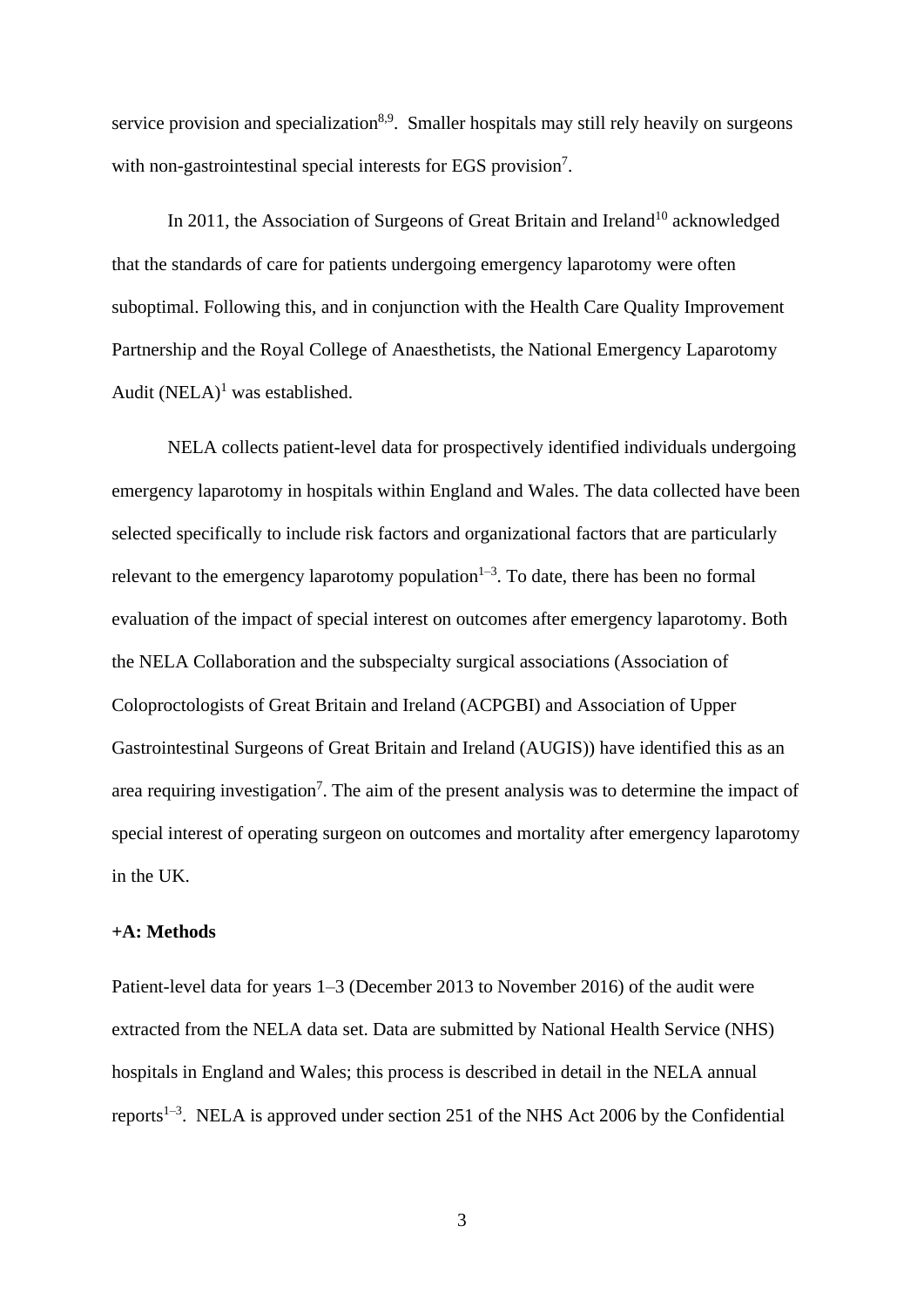Advisory Group. This analysis was performed as part of the NELA Collaboration's remit to understand and improve the care of patients having emergency laparotomy $^{11}$ .

All-cause 30-day mortality was derived by linkage of the data set with the Office for National Statistics death register. For the purpose of this study, the cohort was analysed according to operative procedure. Patients included were aged 18 years or over and had an emergency laparotomy as either a colorectal procedure or an upper gastrointestinal (UGI) procedure as their first, main operation after admission. Patients were excluded if they had incomplete data on variables and outcomes required for analysis (1653 patients (4.6 per cent); 641 colorectal, 1012 UGI procedures)

Patients were classed as having had a colorectal specialty procedure if they had emergency laparotomy leading to right hemicolectomy, left hemicolectomy (including anterior resection and sigmoid colectomy), subtotal or panproctocolectomy, Hartmann's procedure, stoma formation or stoma revision. They were classed as having had a UGI specialty procedure if they underwent emergency laparotomy leading to peptic ulcer suture or repair of perforation, under-running of bleeding peptic ulcer, gastrectomy (partial or total) or other gastric surgery. Patients with small bowel pathology were not included as this was not deemed to be either a colorectal or UGI specific procedure.

Data on age, sex, preoperative ASA fitness grade, preoperative predictive mortality (derived from P-POSSUM score)<sup>12</sup> and morbidity (P-POSSUM)<sup>13</sup>, grade of senior operating surgeon, special interest of the consultant surgeon responsible for the patient's care, and whether the patient was admitted directly to a critical care unit after surgery, were extracted.

Previously reported data from the same cohort of patients undergoing emergency laparotomy demonstrated no increase in mortality associated with case volume, hospital size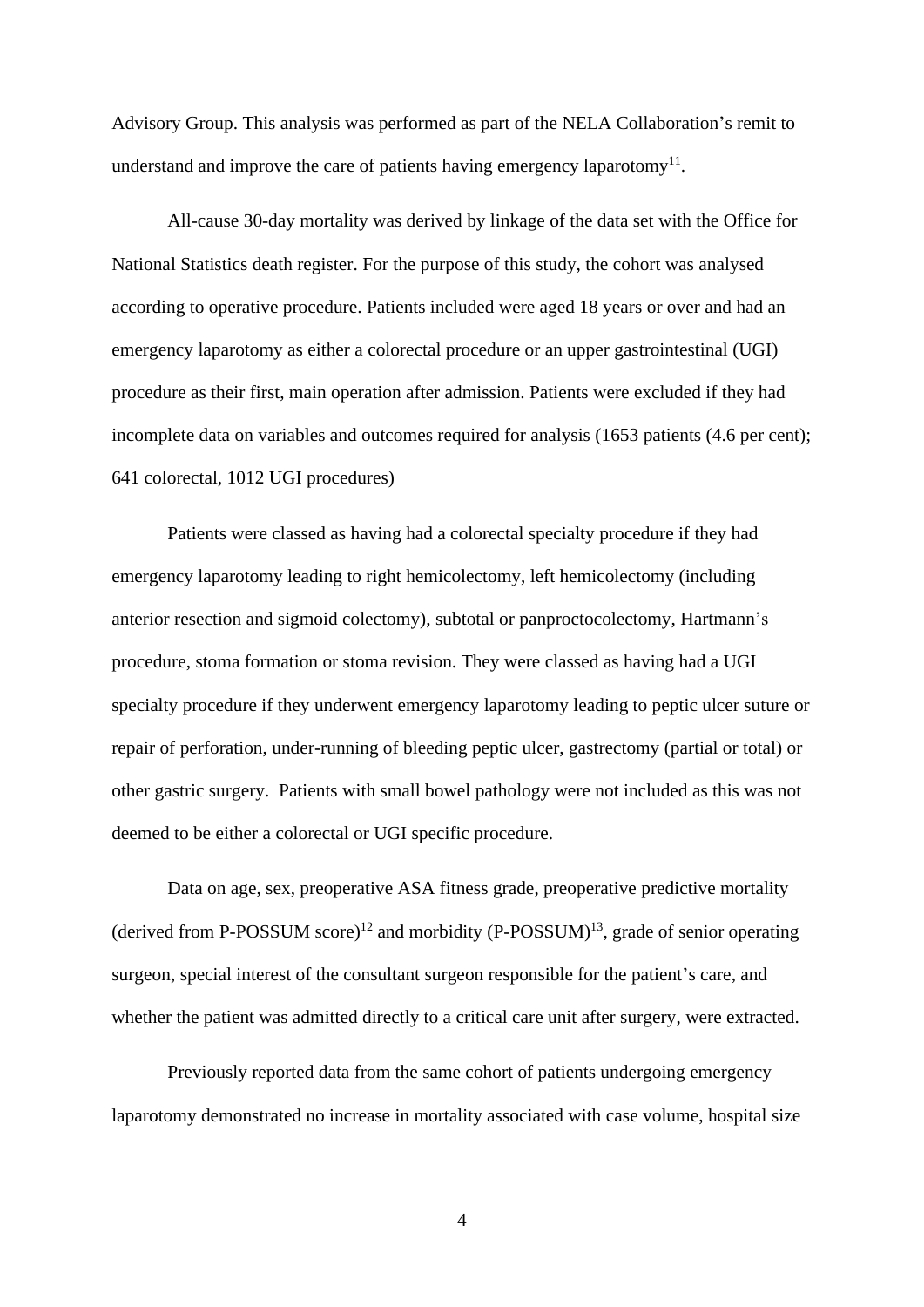or hospital configuration<sup>14</sup>. Therefore, these structural factors were not included in the risk adjustment model here.

 $NELA<sup>15</sup>$  defines a consultant surgeon as 'a surgeon whose name appears on the specialist register and is appointed as a substantive, fixed term or honorary consultant within the NHS'. The present authors have defined the special interest of a consultant as an area within the scope of general surgery in which a consultant focuses their elective practice, for example breast or colorectal surgery<sup>16</sup>.

When data on a patient are entered in the NELA database, the consultant responsible for their care and operation is entered by the hospital alongside their General Medical Council (GMC) registration number, which is linked to their special interest. The GMC number and personal details were fully anonymized before analysis. This anonymization means that it is not possible to tell how long a surgeon has been a consultant, so experience in that role could not be included as a variable. Colorectal consultants were those with a colorectal special interest. Oesophagogastric and hepatobiliary special interest surgeons were classified together as UGI surgeons, as the latter is the special interest defined by the general surgery curriculum<sup>17</sup>. All other special interests (breast, vascular, endocrine, transplantation) were classified as non-special interest for the purpose of this analysis. The present study outcomes were all-cause 30-day mortality, return to theatre in the same hospital admission, and length of stay (LOS) in the acute hospital setting. LOS was defined as time from admission to date of discharge or death. The main exposure variable of interest was consultant surgeon special interest.

#### **+B: Statistical analysis**

Descriptive data are presented as mean(s.d.), median (i.q.r.) or number with percentage, as appropriate. To test the association between surgeon special interest and outcomes, logistic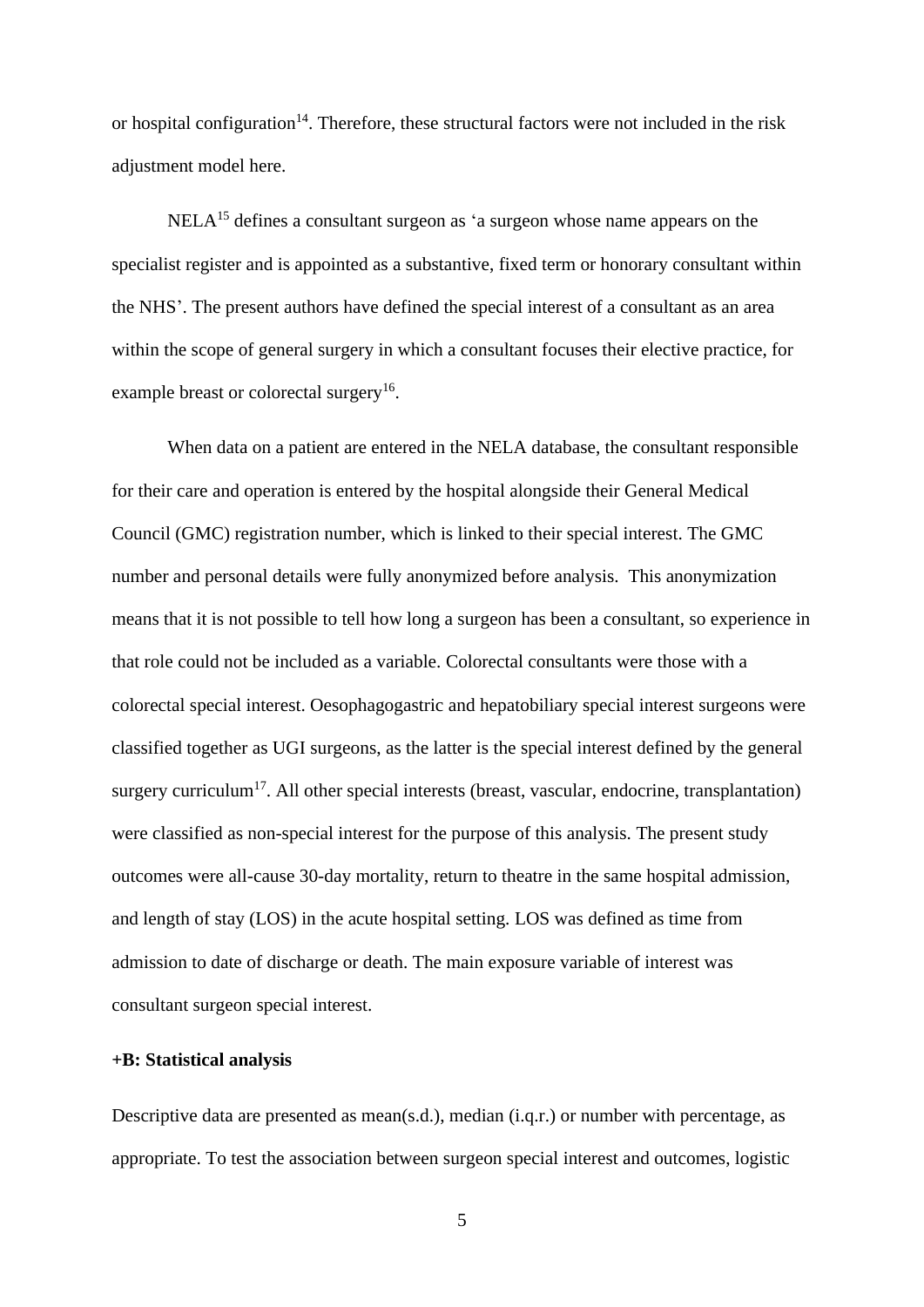regression was performed initially, with results calculated as unadjusted odds ratios (ORs) and ORs adjusted for the following *a priori* selected co-variables: patient age, sex, ASA grade, P-POSSUM-predicted mortality and morbidity, and grade of surgeon. Direct admission to a critical care unit was added into logistic regression models as a *post hoc* covariable. Only patient age and P-POSSUM scores were modelled as continuous variables. Owing to collinearity, only one of the P-POSSUM variables was used in each model, as appropriate. Mediation analysis was not undertaken as there was no evidence that any of these variables fitted the criteria as mediators. Separate analyses are presented for colorectal *versus* non-colorectal surgeon and UGI *versus* non-UGI surgeons for their respective procedures. Results are presented with 95 per cent confidence intervals. The significance of each co-variable was evaluated using the likelihood ratio  $\chi^2$  test when each co-variable was added to the model. However, inclusion in the model was not based on this test, as the clinical relevance of variables in the model was deemed more important than statistical significance. For LOS, Poisson regression was performed with the *a priori* co-variables listed above. Results for this analysis are presented as incident rate ratios (IRRs) with 95 per cent confidence intervals. A Poisson regression model was also used with a robust variance estimator to report mortality and return to theatre outcomes as adjusted risk ratios to aid clinical interpretation.

Additional sensitivity analyses were undertaken as follows: excluding nongastrointestinal surgeons from the analysis; limiting the analysis to patients in National Confidential Enquiry into Perioperative Deaths (NCEPOD) category 1; adjusting for hospital in a multilevel logistic regression model with random intercept; limiting analyses to consultant surgeons only; and after removal of the 'other gastric surgery' subgroup from the UGI cohort. Subgroup analyses included procedures in patients aged 65 years or above. All analyses were done in Stata® version 15 (StataCorp, College Station, Texas, USA).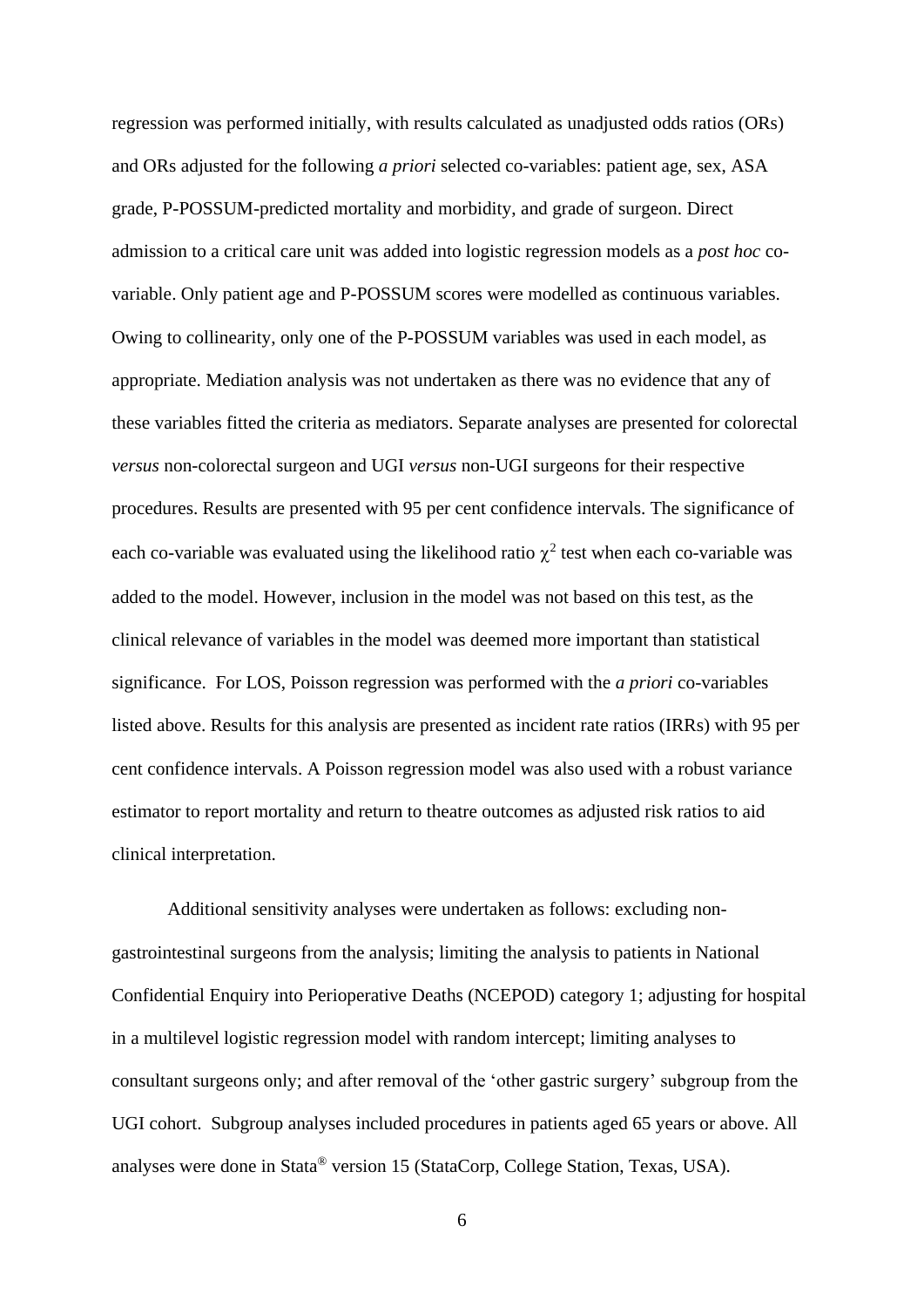#### **+A: Results**

The study cohort of patients who underwent emergency laparotomy included 28 546 patients who had a colorectal procedure and 5273 who had a UGI procedure in 195 hospitals in England and Wales. Baseline characteristics for each group are shown in *Table 1*.

### **+B: Operative procedures**

The distribution of operations is summarized in *Tables 2* and *3*. Consultant special interest is shown in *Figs 1* and *2*. Right hemicolectomy was the most common colorectal procedure followed by Hartmann's procedure. The most common UGI procedure was suture or repair of perforated peptic ulcer followed by 'other gastric surgery'; further details of the actual procedure were not available for the latter group. Consultant surgeons were recorded as the senior surgeon in the majority of procedures. Consultants were present in theatre in 90.8 per cent of all colorectal procedures and in 79.6 per cent of all UGI procedures (*Table 1*).

#### **+B: Outcomes**

The all-cause 30-day mortality rate was 11.1 per cent for patients having a colorectal procedure and 12.2 per cent for those who had an UGI procedure. Analysis with special interest of consultant as main variable was performed for each procedure group.

For colorectal procedures, there was an increased risk of death when operated on by a non-colorectal special interest surgeon (unadjusted OR 1.50, 95 per cent c.i. 1.40 to 1.62). This increased risk remained following adjustment for potential confounders (adjusted OR 1.23, 1.13 to 1.33; adjusted risk ratio 1.17, 1.10 to 1.24) (*Table 4*). The risk of return to theatre was also found to be increased in those having emergency laparotomy for colorectal conditions performed by non-colorectal special interest surgeons (unadjusted OR 1.20, 1.10 to 1.29), and again remained significant after adjustment for confounders (adjusted OR 1.13,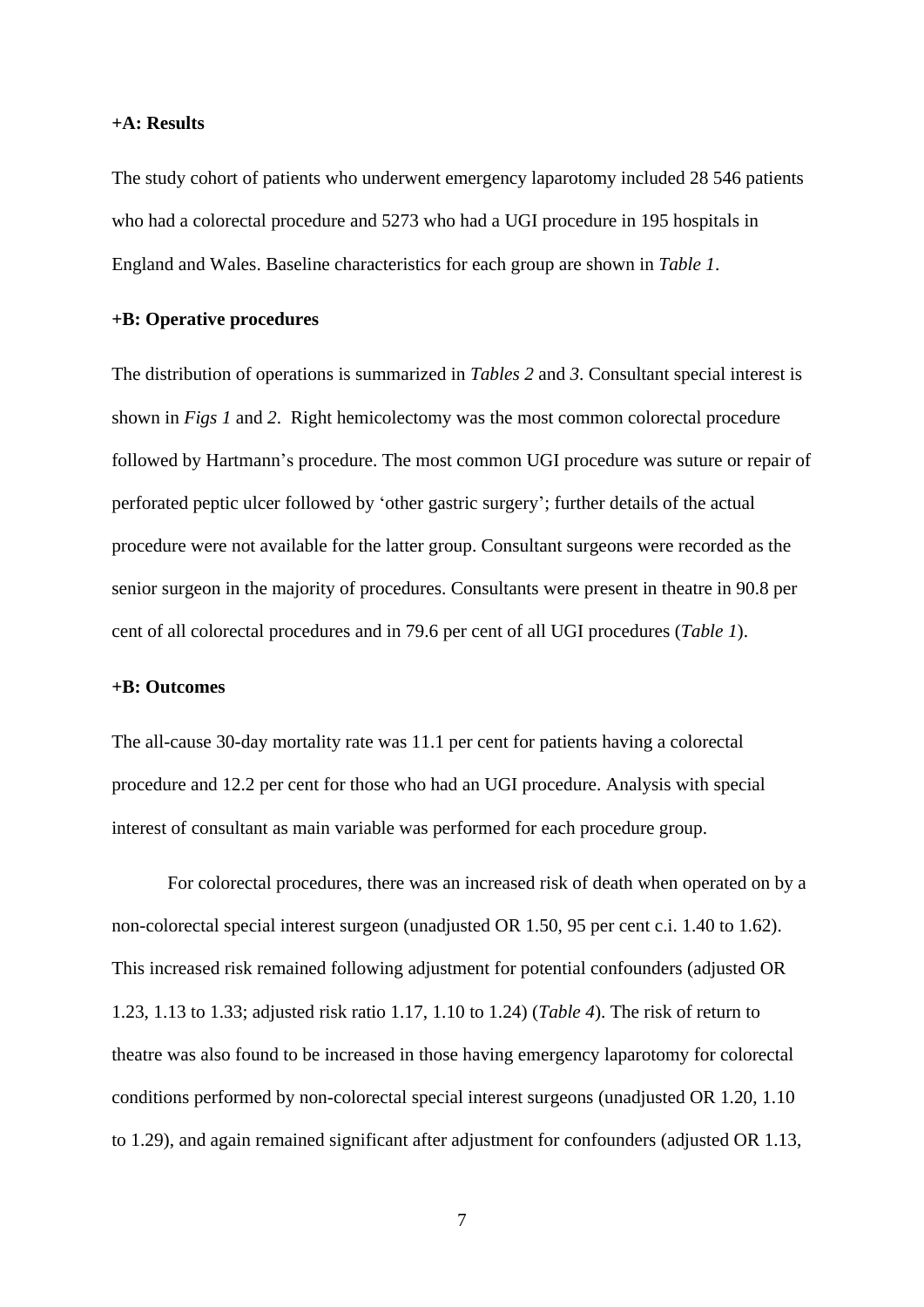1.05 to 1.20; adjusted RR 1.12, 1.04 to 1.20). There was a small increase in LOS if operations were conducted by non-colorectal special interest surgeons (IRR 1.02, 1.02 to 1.03).

For UGI procedures, a possible increased risk of 30-day mortality was noted if the operation was done by a non-UGI special interest surgeon, although the confidence interval included a mortality reduction (unadjusted OR 1.16, 0.97 to 1.39) (*Table 5*). This risk of 30 day mortality increased slightly when adjustment for confounders was performed (adjusted OR 1.24, 1.02 to 1.53; adjusted risk ratio 1.17, 1.01 to 1.35). Special interest of the consultant operating did not appear to have an impact on return to theatre, although estimates were more uncertain than those for the colorectal analysis (adjusted OR 0.89, 0.70 to 1.12; adjusted RR 0.90, 0.73 to 1.11). However, LOS was shorter when patients were operated on by a non-UGI surgeon in adjusted analysis (IRR 0.91, 0.90 to 0.92).

#### **+B: Sensitivity and subgroup analyses**

When non-gastrointestinal special interest surgeons (vascular, endocrine, breast, emergency, general and unknown) were removed from the analyses, an increased risk of death remained in the colorectal procedure group (30-day mortality: adjusted OR 1.28, 95 per cent c.i. 1.14 to 1.43). For UGI procedures, the increase in risk of death was no longer significant, although estimates were wider, reducing confidence in this outcome (adjusted OR 1.19, 0.91 to 1.49). No increased risk of return to theatre was found after removal of non-gastrointestinal specialists from the analyses for either colorectal (adjusted OR 1.02, 0.91 to 1.15) or UGI (adjusted OR 0.96, 0.75 to 1.24) procedures, although confidence intervals were again wide.

The impact of special interest on the most urgent procedures, booked as NCEPOD category 1, was investigated. All surgical special interests were included in the analyses. NCEPOD 1 priority was given to 5782 colorectal and 216 UGI procedures. The adjusted risk of 30-day mortality was increased in the colorectal NCEPOD 1 group (adjusted OR 1.33,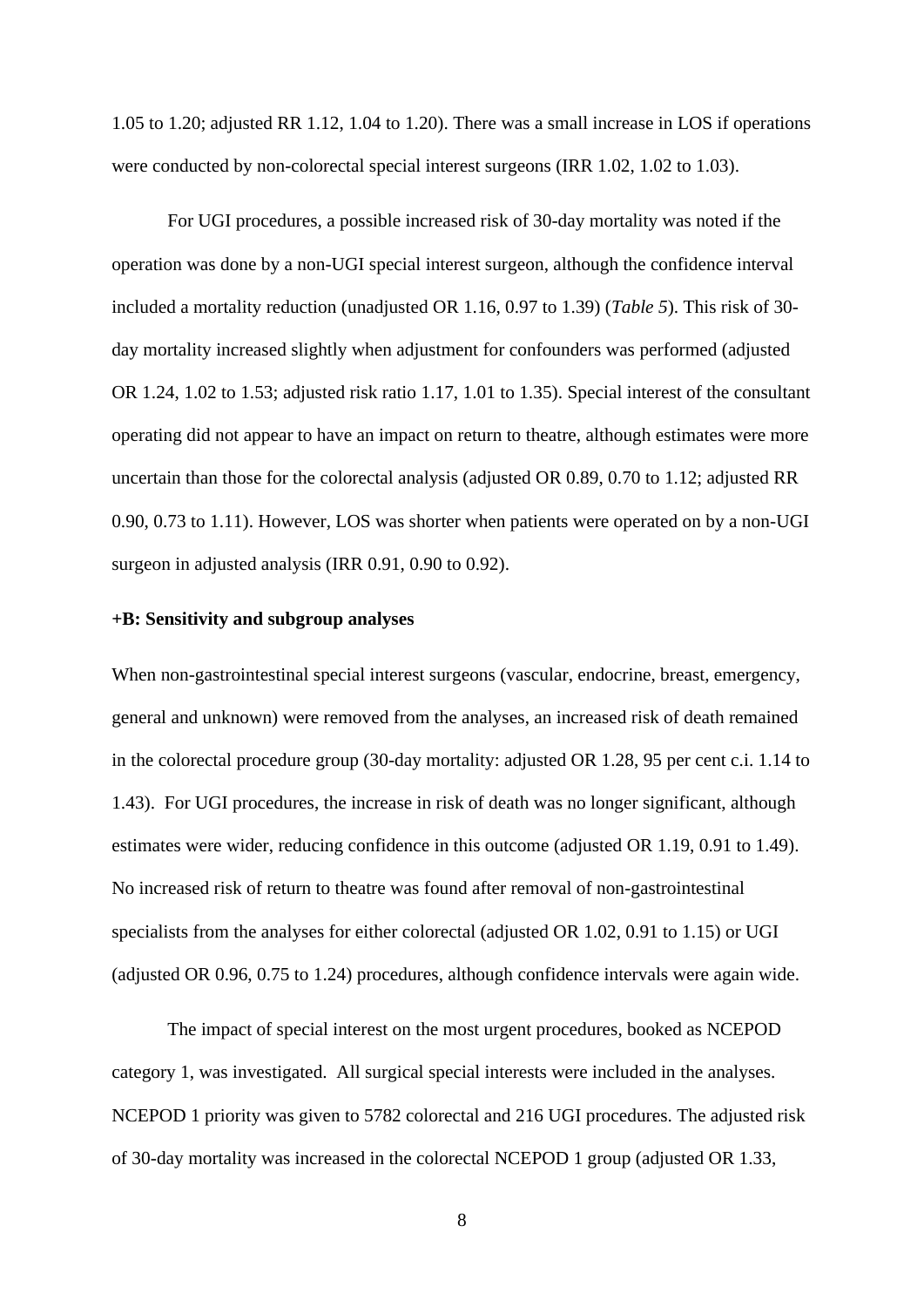1.04 to 1.69). No significant increased risk of death was demonstrated in the NCEPOD 1 UGI group (adjusted OR 1.67, 0.39 to 7.02), although confidence intervals were wide, probably owing to the small number of patients in this analysis.

To allow for different baseline mortality rates at participating hospitals, multilevel logistic regression models with mortality and return to theatre as outcomes were performed with each hospital included as a random intercept. Increased risk of death and return to theatre remained in the colorectal procedure group (*Table 6*), whereas risk of death and return to theatre were not affected in the UGI cohort (*Table 7*). Limiting the analyses to consultant surgeons only and procedures on patients aged 65 years or above did not affect the results. In addition, removal of the 'other gastric surgery' subgroup from the UGI cohort did not alter the statistical significance of the results for this group.

#### **+A: Discussion**

This study has shown that patients undergoing emergency laparotomy for colorectal and UGI procedures have an increased risk of death when the operation is performed under the care of someone who does not have an elective special interest in the relevant area of the pathology. Although some work on this topic has been undertaken in the paediatric surgical population<sup>18</sup>, the literature on adults undergoing emergency laparotomy is sparse. Biondo and colleagues<sup>19</sup> investigated the impact of surgical specialization on patients having emergency colorectal surgery, and concluded that specialization in colorectal surgery improved morbidity, mortality and complication rates. Boyce and co-workers<sup>20</sup> reported decreased mortality and complication rates in patients who had emergency operations for diverticulitis performed by surgeons with a colorectal special interest; however, there was no evidence of risk adjustment in their analysis.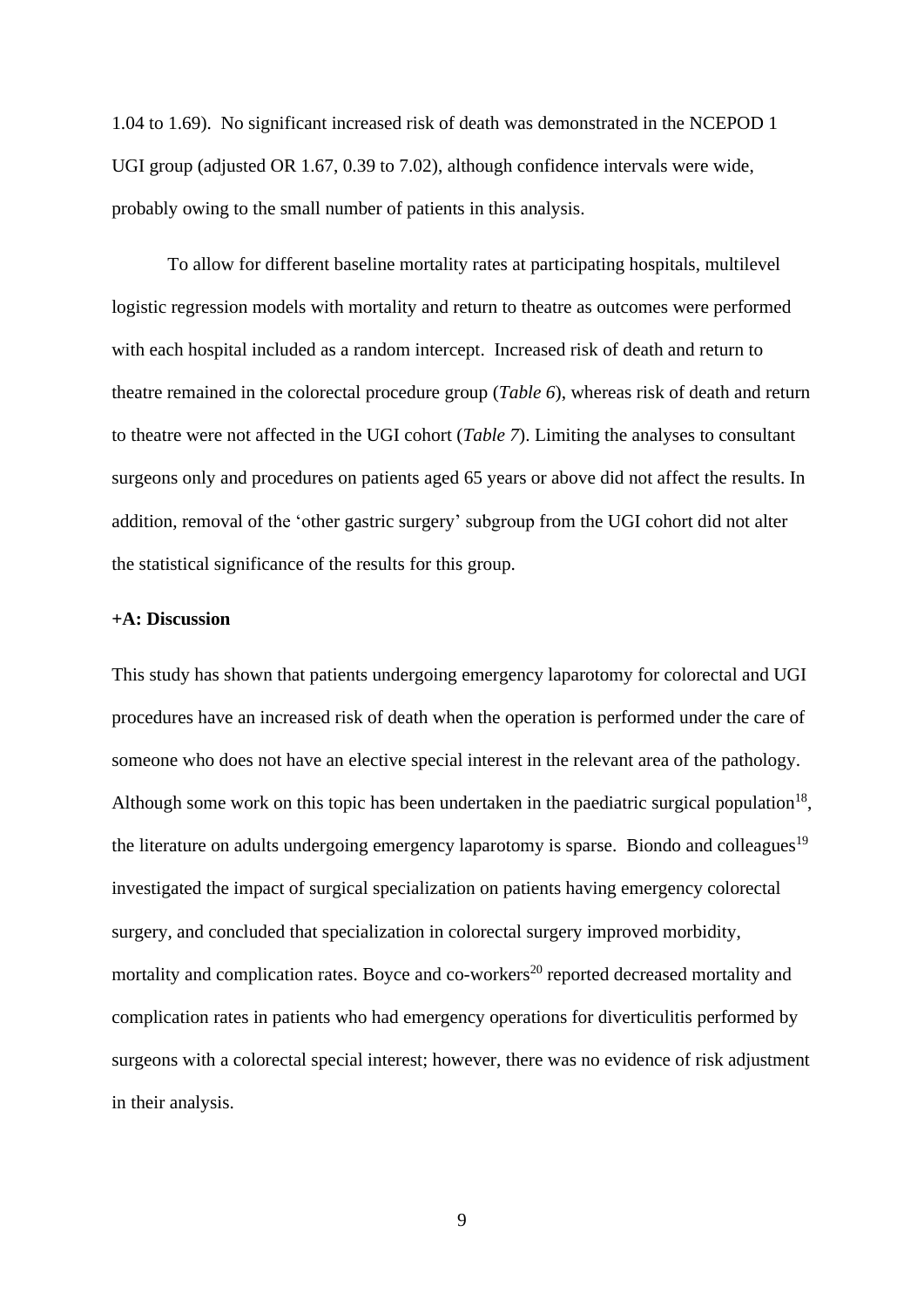Mortality rates for colorectal and UGI procedures in the present study were 11.1 and 12.2 per cent respectively, and compare favourably with published values. Before the implementation of NELA, other UK sources<sup>5,21</sup> reported mortality rates of up to 15 per cent among those who had emergency laparotomy. A similar mortality rate was noted in a large population-based study<sup>22</sup> of emergency gastrointestinal surgery in Denmark. A Swiss study<sup>23</sup> reported a mortality rate of 14 per cent among patients undergoing emergency colonic resections, whereas a recent European study<sup>24</sup> described 90-day mortality rates of up 19 per cent after surgery for patients with perforated peptic ulcers. The present results demonstrate an improvement in outcomes compared with those reported previously. This may be partly attributable to the implementation of NELA, which over the past 3 years has reported reductions in mortality rates for all patients undergoing emergency laparotomy. This has been achieved through promotion of early identification of high-risk patients, adequate resuscitation, early radiology input, consultant-delivered intraoperative care, and postoperative stay in high-dependency or intensive care units (level 2/3 care) for all high-risk patients $1-3$ .

In the present study, mortality rates were higher in the groups whose operations were not performed by a consultant with a special interest in the field. The data available provided no firm reason for this difference. Contributing factors may be non-technical, such as delay in decision-making in less familiar areas and reluctance to enter the abdomen when the pathology is outside the elective area of expertise, or technical, such as unfamiliarity with techniques for operating on organs not encountered in elective practice. However, an increased risk of death and complications remained after removal of non-gastrointestinal special interest surgeons from analysis. A previous systematic review<sup>25</sup> identified that subspecialization of surgeon was associated with better outcomes. Although the review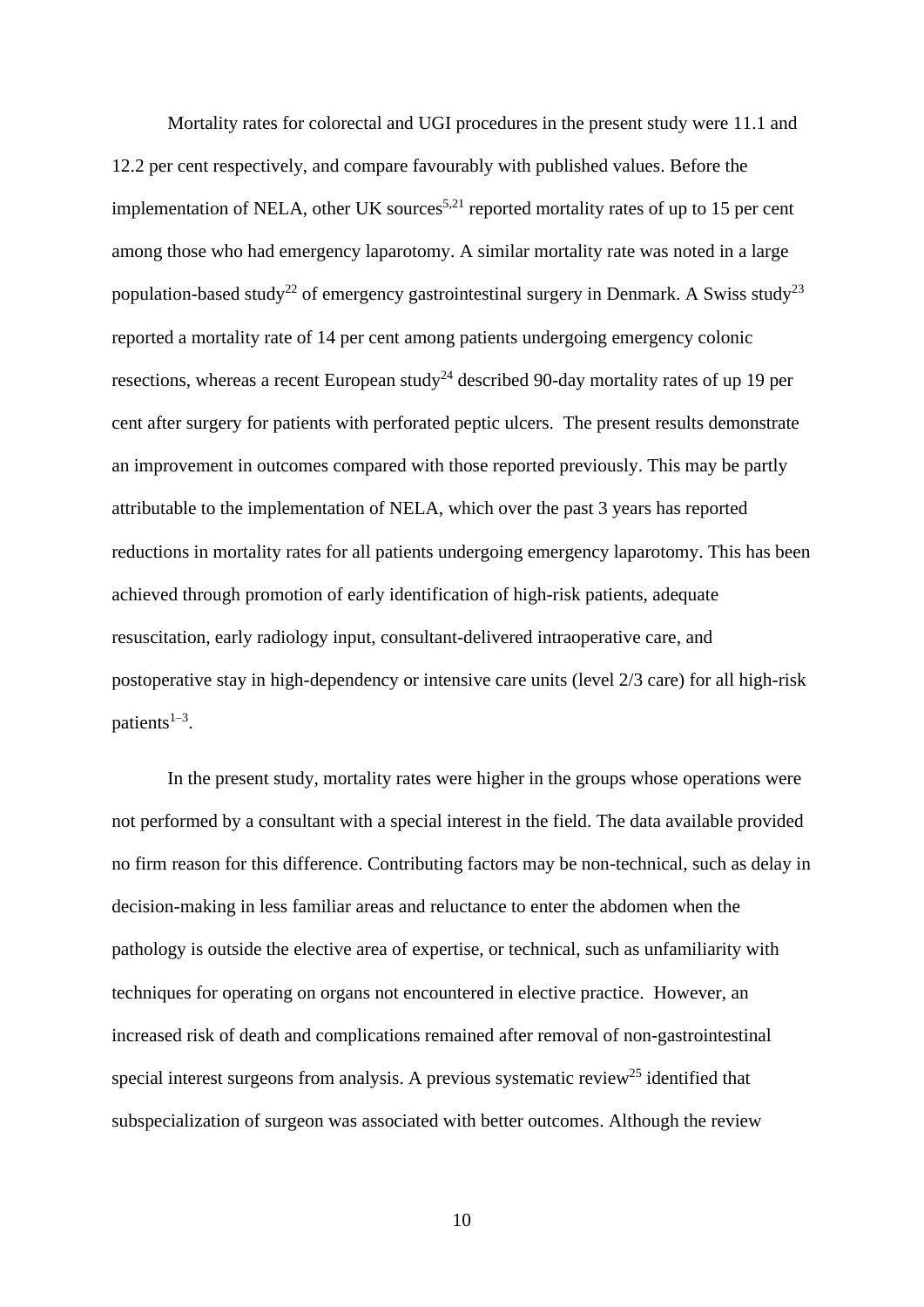included patients from all general surgical special interests in both the emergency and elective settings, the difference in outcomes was statistically significant<sup>25</sup>.

Within elective general surgery there has been a rapid shift towards special interest practice in the past 20 years. This move is 'supported' by those in training<sup>26</sup>, and the majority of UK consultants in general surgery who affiliate themselves with subspecialty associations (such as ACPGBI, AUGIS) 8 , while still contributing to EGS as a significant part of their scope of practice<sup>7</sup>. EGS represents around half of the overall surgical workload<sup>6</sup>. Approximately 80 per cent of all general surgical deaths follow emergency admission $27.28$ . Variation in outcome between units and individual surgeons has been highlighted, and the benefits of surgeons treating emergency conditions in their elective area of interest proposed<sup>26,29,30</sup>. However, it was acknowledged that implementation of special interestspecific on-call would have implications for elective service provision<sup>31</sup>. Currently, approximately 20 per cent of EGS units are running a specialty interest on-call, but this is rarely a 24/7 service<sup>31</sup>. It is not yet known whether these units report outcomes different from those employing the traditional unselected model.

The pressure of acute care has prompted increased ring-fencing of time-in-job plans for  $EGS<sup>32</sup>$ , with some consultant posts being advertised with EGS as the sole, or major, focus of the scope of practice<sup>33</sup>. It is too early to know whether specialization in EGS leads to improvement in outcomes.

This paper reports the impact of special interest of consultant surgeon on outcomes after emergency laparotomy in the UK. Special interest seems to have a significant impact on the risk of both return to theatre and 30-day mortality. The underlying reasons for this cannot be deduced from this data set, and are most likely multifactorial. However, despite controlling for all confounders possible from the data set available, the effect seems to be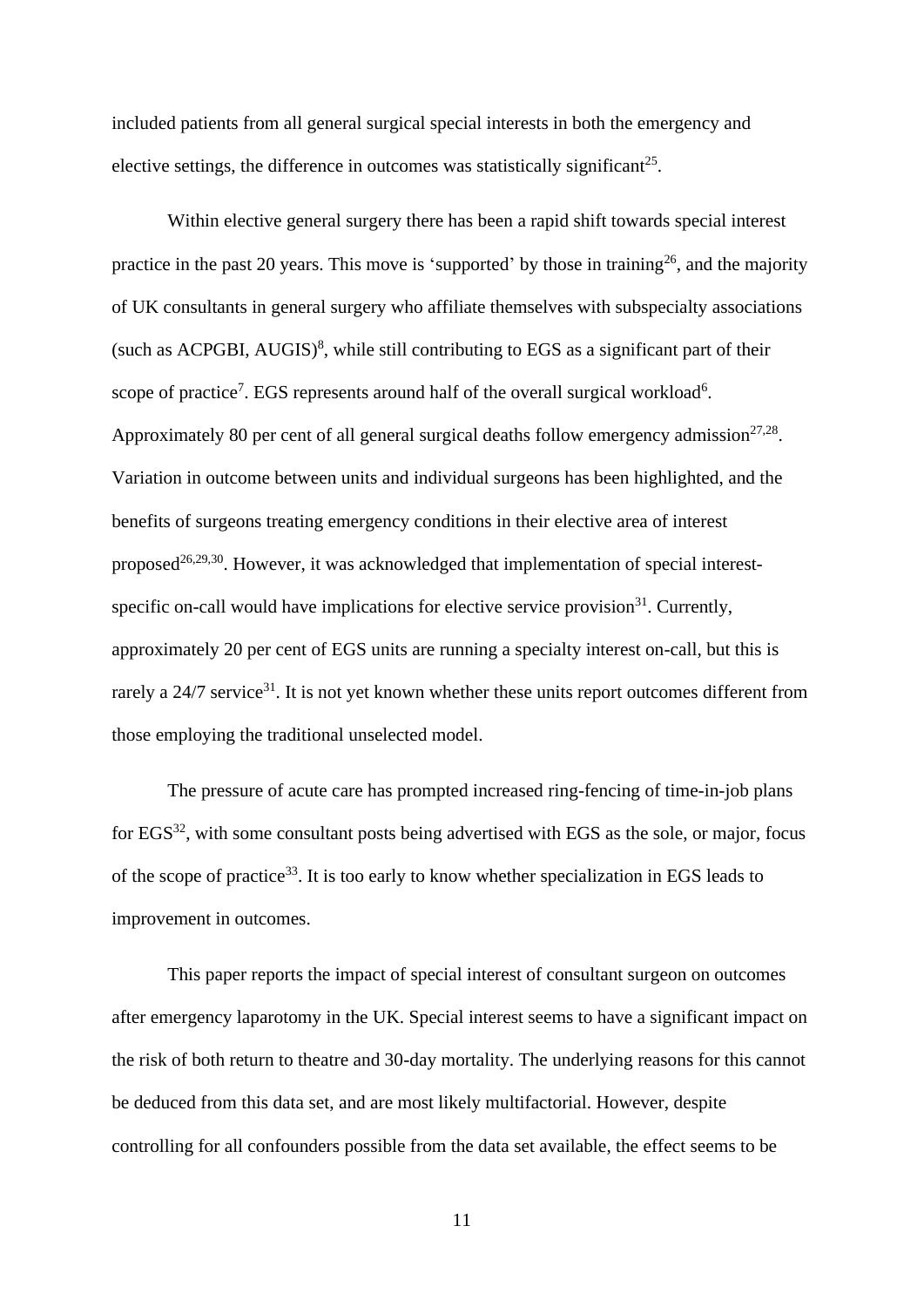real, although residual confounding cannot be excluded fully. These findings have potential implications for configuration of emergency services and the workforce available to receive surgical emergencies. They may also have implications for training in general surgery and scope of practice thereafter. Although development of a special interest may have had an impact on elective outcomes, it may be desirable to support exposure to a greater range of elective procedures, so that surgeons participating in the unselected emergency take are exposed to colonic resection electively. It is also difficult to suggest a solution that will be feasible across the UK. Larger hospitals may have the capacity to have both UGI and colorectal special interest surgeons available to perform emergency laparotomy in their area, but this may be much less practical in smaller hospitals, where there may not be enough surgeons to deliver this model. In addition, special interest emergency provision may have a considerable impact on elective services whatever the size of a hospital, doubling the workforce commitment to emergency care. There are no immediate answers to these questions, but hopefully this paper will stimulate discussion among the profession, professional associations, training bodies and other stakeholders, not least patients, whose outcomes may be affected by the special interest of the surgeon who performs their laparotomy.

This study has several strengths as a nationwide, multicentre, prospective audit linked to an externally validated national mortality data registry. The audit collects a wide range of variables and information, allowing risk adjustment to be undertaken. Thirty-day mortality was an outcome here. Short-term mortality is currently the most widely reported outcome after emergency laparotomy and is the most commonly reported in many other areas of healthcare research. However, the effects of postoperative morbidity extend long beyond the operative period, and long-term outcomes are poorly defined. It may be that current outcome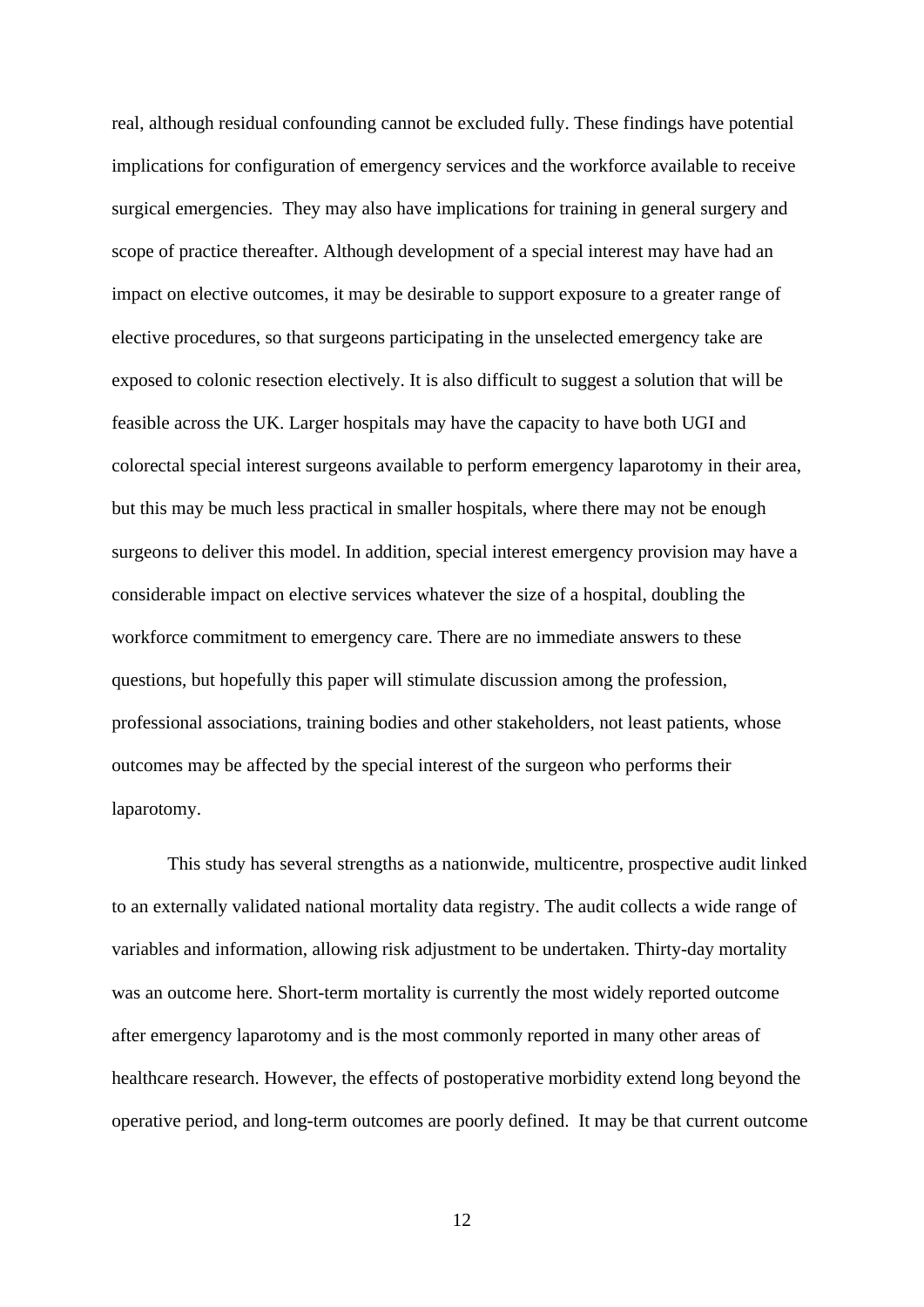data underestimate the burden of emergency laparotomy not only to patients but also to other healthcare and social systems $34-36$ .

 There are some limitations to this study. Case ascertainment was estimated at 65–70 per cent in first 2 years of the audit<sup>1,2</sup>, which may have led to underestimation or overestimation of adverse outcomes. As the authors do not have access to patients who were not included in the audit, they cannot comment further. However, case ascertainment rates have increased through each cycle of the NELA audit. Urgency code of surgery was not included as a potential confounder as, when the raw data were interrogated, there was a clear discrepancy between NCEPOD booking codes and the timings of surgical intervention entered into the data set. Data were not collected on the presence of sepsis within the years 1– 3 cohort, so it was not possible to add this into the risk adjustment model. Direct questions on sepsis have now been added to the data entry form, and can be included in future analyses. Furthermore, the risk scoring tools used were calculated before surgery when the patient was first reviewed by either the surgical or anaesthetic team. These scores may have deteriorated if the emergency laparotomy was delayed for any reason. Alternatively, if the patient improved after resuscitation there may have been some overestimation of risk, which could have diluted the effect of other factors in the risk adjustment model. Although grade of senior surgeon operating was included in the risk adjustment model, the authors cannot be certain that this meant the consultant was the lead operator because the definition in the NELA data set is that the surgeon is present in theatre. However, if a consultant were present, one would hope that supervision would include stepping in and taking over from a junior colleague in the event of difficulty or the procedure taking too long to the detriment of the patient. In addition, as NELA records data only for patients who actually had emergency laparotomy, the proportion turned down for surgery because of fitness or patient choice is unknown. This is an observational study and as such associations but not causality can be highlighted.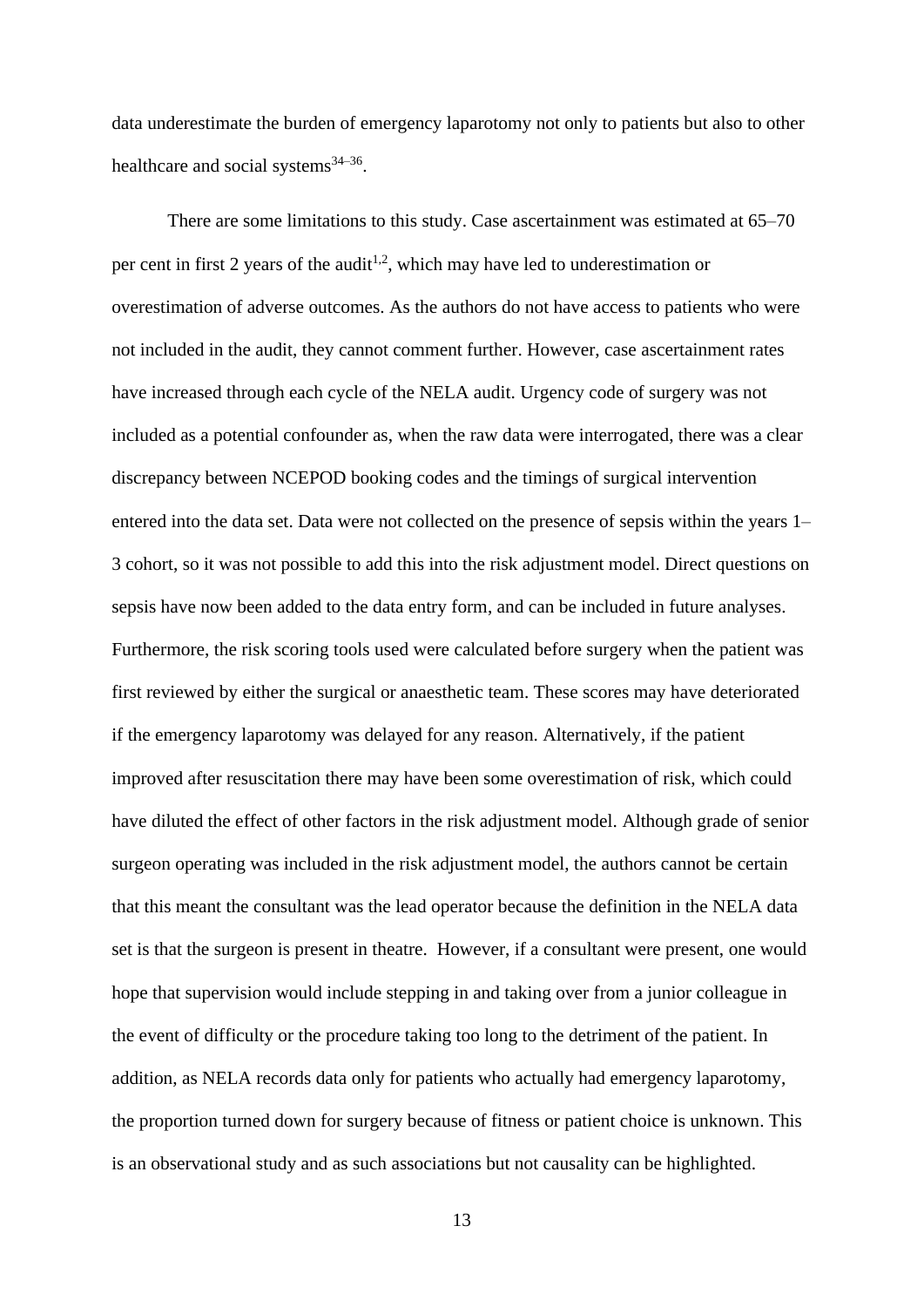Indeed, the underlying reasons for the present findings are not clear and may still represent residual confounding.

Emergency laparotomy performed by a surgeon whose special interest is not in the area of the pathology carries an increased risk of return to theatre after surgery and of death within 30 days. This potentially has significant implications for emergency service configuration, training and workforce, and should stimulate discussion among all stakeholders, including patients.

#### **+A: Acknowledgements**

The NELA Project Team at time of submission: D. Murray, S. Hare, S. Lockwood, C. M. Oliver, L. J. Spurling, T. Poulton, C. Johnston, D. Cromwell, A. Kuryba, P. Martin, J. Lourtie, J. Goodwin, R. Mooesinghe, N. Eugene, S. Catrin-Cook and I. Anderson.

P.J.J.H. is supported by a 2-year research training fellowship awarded jointly by the Royal College of Surgeons of England and the Dunhill Medical Trust. NELA is approved under section 251 of the NHS Act 2006 by the Confidential Advisory Group. This analysis was performed as part of the NELA Collaboration's remit to understand and improve the care of patients having emergency laparotomy. The lead author affirms that this manuscript is an honest, accurate and transparent account of the study being reported; that no important aspects of the study have been omitted; and that any discrepancies from the study as planned (and, if relevant, registered) have been explained.

*Disclosure:* The authors declare no conflict of interest.

# **+A: References**

1 <EPATH>NELA Project Team. *The First Patient Report of the National*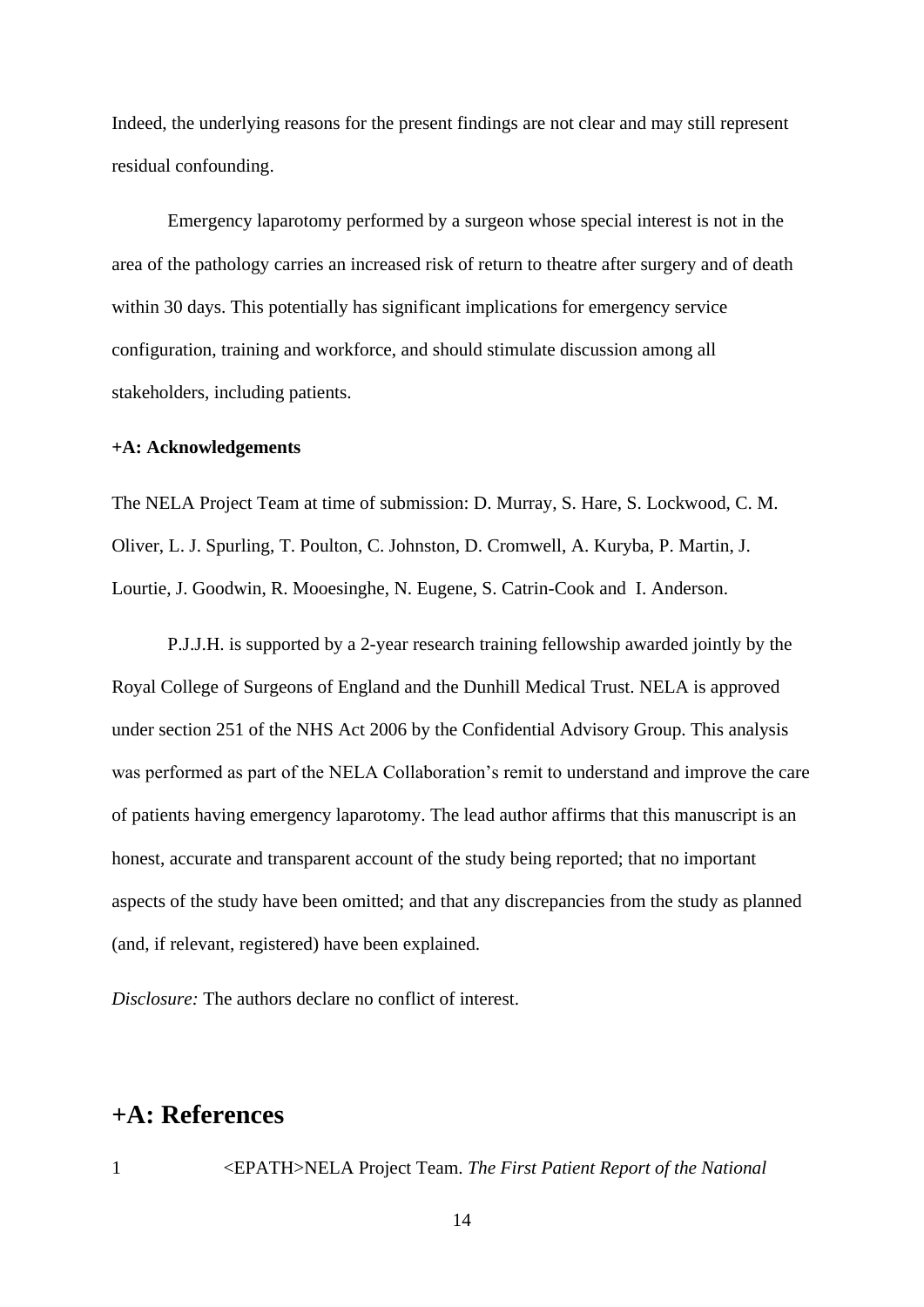*Emergency Laparotomy Audit*; 2015.<http://nela.org.uk/All-Patient-Reports> [16/03/2019].

- 2 <EPATH>NELA Project Team. *The Second Patient Report of the National Emergency Laparotomy Audit*; 2016. [http://www.nela.org.uk/Second-Patient-](http://www.nela.org.uk/Second-Patient-Report-of-the-National-Emergency-Laparotomy-Audit#pt)[Report-of-the-National-Emergency-Laparotomy-Audit#pt](http://www.nela.org.uk/Second-Patient-Report-of-the-National-Emergency-Laparotomy-Audit#pt) 16/03/2019].
- 3 <EPATH>NELA Project Team. *The Third Patient Report of the National Emergency Laparotomy Audit*; 2017. [http://www.nela.org.uk/Third-Patient-](http://www.nela.org.uk/Third-Patient-Audit-Report#pt)[Audit-Report#pt](http://www.nela.org.uk/Third-Patient-Audit-Report#pt) [16/03/2019]
- 4 Shapter SL, Paul MJ, White SM. Incidence and estimated annual cost of emergency laparotomy in England: is there a major funding shortfall? *Anaesthesia* 2012; **67**: 474–478.
- 5 Saunders DI, Murray D, Pichel AC, Varley S, Peden CJ; UK Emergency Laparotomy Network. Variations in mortality after emergency laparotomy: the first report of the UK emergency laparotomy network. *Br J Anaesth* 2012; **109**: 368–375.
- 6 <EPATH>Joint Committee on Surgical Training. *The Intercollegiate Surgical Curriculum Educating the Surgeons of the Future*; 2013. [https://www.gmc](https://www.gmc-uk.org/General_Surgery_Updated_2016.pdf_68161262.pdf)[uk.org/General\\_Surgery\\_Updated\\_2016.pdf\\_68161262.pdf](https://www.gmc-uk.org/General_Surgery_Updated_2016.pdf_68161262.pdf) 16/03/2019].
- 7 <EPATH>NELA Project Team. *Organisational Report of the National Emergency Laparotomy Audit*; 2014. [http://www.nela.org.uk/Organisational-](http://www.nela.org.uk/Organisational-Audit-Report#pt)[Audit-Report#pt](http://www.nela.org.uk/Organisational-Audit-Report#pt) [16/03/2019].
- 8 Scott N, Finan P, Shorthouse A, MacFie J. ASGBI fellows and surgical specialisation: who is doing what? *Bull R Coll Surg Engl* 2008; **90**: 354–357.
- 9 Maraqa L, Agrawal A, Macmillan R, Gutteridge E, Whisker L, Horgan K *et al.* Changing trends in consultant practice and breast training in the UK. *Bull R Coll Surg Engl* 2015; **97**: E11–E14.
- 10 <B>Royal College of Surgeons of England and Department of Health. *The Higher Risk General Surgical Patient: Towards Improved Care for a Forgotten Group*. Royal College of Surgeons of England: London, 2011.
- 11 <EPATH>NELA Project Team. *Information Governance Procedures for*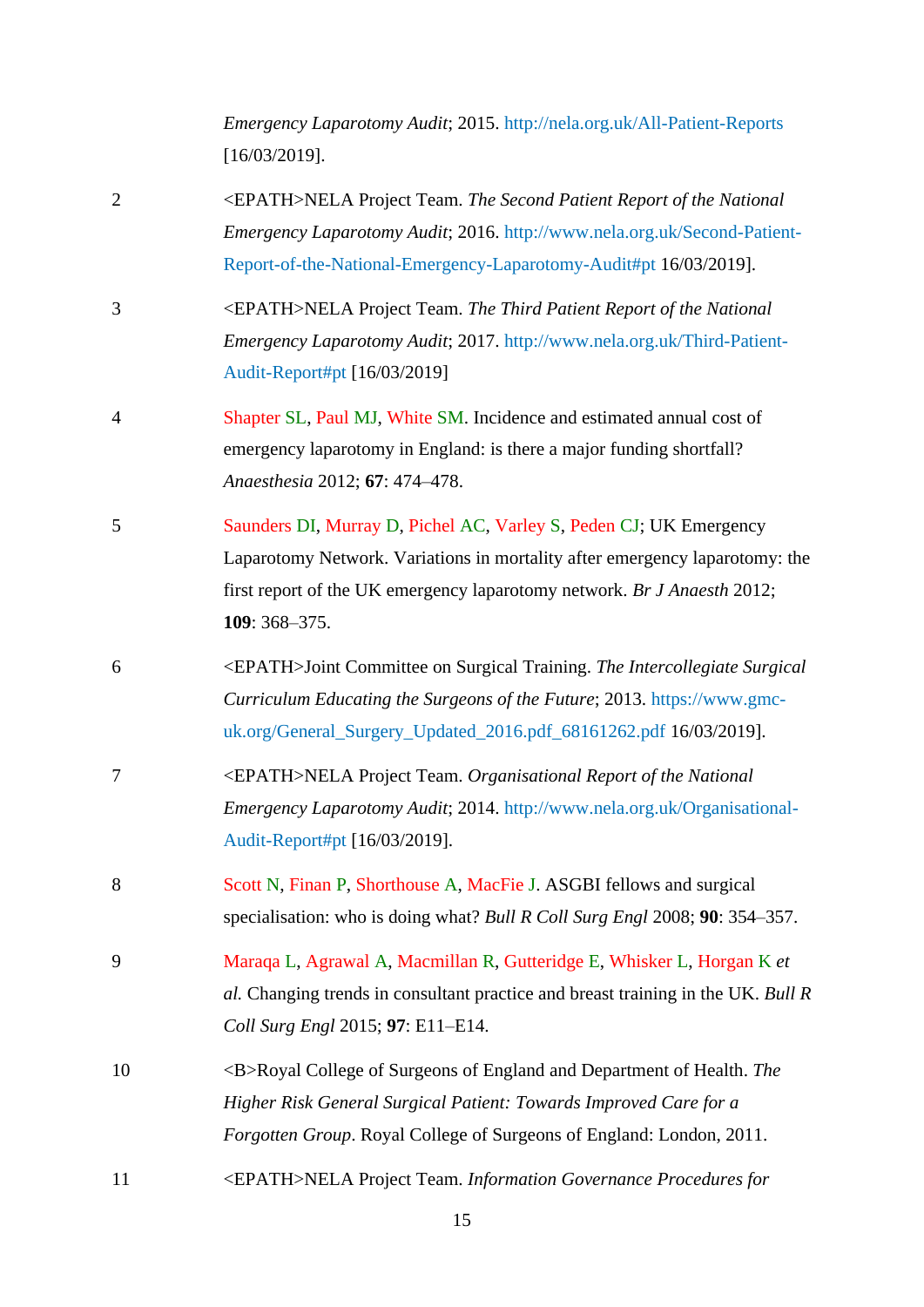*NELA*; 2017. http://nela.org.uk/download.php/?fn=Information Governance Procedures for NELA.pdf&mime=application/pdf&pureFn=Information Governance Procedures for NELA.pdf [16/03/2019].

- 12 Prytherch DR, Whiteley MS, Higgins B, Weaver PC, Prout WG, Powell SJ. POSSUM and Portsmouth POSSUM for predicting mortality. Physiological and Operative Severity Score for the enUmeration of Mortality and morbidity. *Br J Surg* 1998; **85**: 1217–1220.
- 13 Copeland GP, Jones D, Walters M. POSSUM: a scoring system for surgical audit. *Br J Surg* 1991; **78**: 355–360.
- 14 Oliver CM, Bassett MG, Poulton TE, Anderson ID, Murray DM, Grocott MP *et al.*; National Emergency Laparotomy Audit collaborators. Organisational factors and mortality after an emergency laparotomy: multilevel analysis of 39 903 National Emergency Laparotomy Audit patients. *Br J Anaesth* 2018; **121**: 1346–1356.
- 15 <EPATH> National Emergency Laparotomy Audit Project Team. *Frequently Asked Questions*; 2018. https://www.nela.org.uk/NELAFAQ [accessed 12 November 2018].
- 16 Specialty Advisory Committee for General Surgery. *The Intercollegiate Surgical Curriculum: General Surgery*. 2013.
- 17 <EPATH>Intercollegiate Surgical Curriculum Programme. *General Surgery Curriculum*; 2016. https://www.iscp.ac.uk/curriculum/surgical/specialty\_year\_syllabus.aspx?enc =Ttek+oCN/eOTQZ3fsf5KIg== [accessed 20 November 2018].
- 18 Shah AA, Shakoor A, Zogg CK, Oyetunji T, Ashfaq A, Garvey EM *et al.* Influence of sub-specialty surgical care on outcomes for pediatric emergency general surgery patients in a low–middle income country. *Int J Surg* 2016; **29**: 12–18.
- 19 Biondo S, Kreisler E, Millan M, Fraccalvieri D, Golda T, Frago R *et al.* Impact of surgical specialization on emergency colorectal surgery outcomes. *Arch Surg* 2010; **145**: 79–86.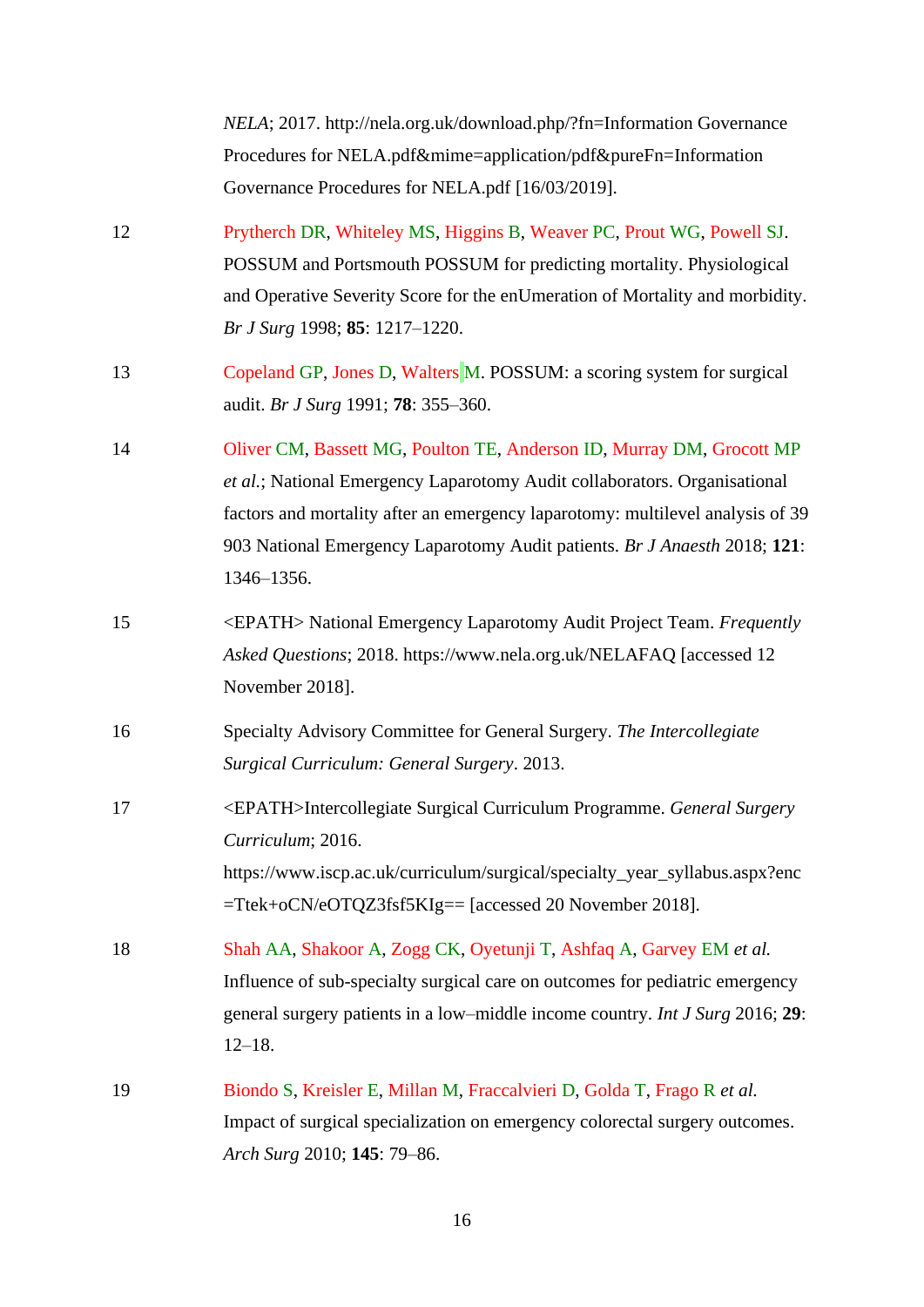| 20 | Boyce SA, Bartolo DC, Paterson HM; Edinburgh Coloproctology Unit.<br>Subspecialist emergency management of diverticulitis is associated with<br>reduced mortality and fewer stomas. Colorectal Dis 2013; 15: 442-447.                                                                                                                                 |
|----|-------------------------------------------------------------------------------------------------------------------------------------------------------------------------------------------------------------------------------------------------------------------------------------------------------------------------------------------------------|
| 21 | Symons NR, Moorthy K, Almoudaris AM, Bottle A, Aylin P, Vincent CA et<br>al. Mortality in high-risk emergency general surgical admissions. Br J Surg<br>2013; 100: 1318-1325.                                                                                                                                                                         |
| 22 | Vester-Andersen M, Lundstrøm LH, Møller MH, Waldau T, Rosenberg J,<br>Møller AM; Danish Anaesthesia Database. Mortality and postoperative care<br>pathways after emergency gastrointestinal surgery in 2904 patients: a<br>population-based cohort study. Br J Anaesth 2014; 112: 860-870.                                                            |
| 23 | Skala K, Gervaz P, Buchs N, Inan I, Secic M, Mugnier-Konrad B et al. Risk<br>factors for mortality–morbidity after emergency–urgent colorectal surgery. Int<br>J Colorectal Dis 2009; 24: 311-316.                                                                                                                                                    |
| 24 | Thorsen K, Søreide JA, Søreide K. Long-term mortality in patients operated<br>for perforated peptic ulcer: factors limiting longevity are dominated by older<br>age, comorbidity burden and severe postoperative complications. World J<br>Surg 2017; 41: 410-418.                                                                                    |
| 25 | Chowdhury MM, Dagash H, Pierro A. A systematic review of the impact of<br>volume of surgery and specialization on patient outcome. Br J Surg 2007; 94:<br>$145 - 161.$                                                                                                                                                                                |
| 26 | <epath>Association of Surgeons in Training and British Orthopaedic<br/>Trainees Association. Evidence submitted to The Royal College of Surgeons of<br/>England 'Improving Surgical Training' Consultation; 2015.<br/>http://www.asit.org/assets/documents/ASiT_and_BOTA_response_to_RCS_I<br/>mproving_Surgical_Training_3.pdf [16/03/2019].</epath> |
| 27 | Pearse RM, Harrison DA, James P, Watson D, Hinds C, Rhodes A et al.<br>Identification and characterisation of the high-risk surgical population in the<br>United Kingdom. Crit Care 2006; 10: R81.                                                                                                                                                    |
| 28 | Jhanji S, Thomas B, Ely A, Watson D, Hinds CJ, Pearse RM. Mortality and                                                                                                                                                                                                                                                                               |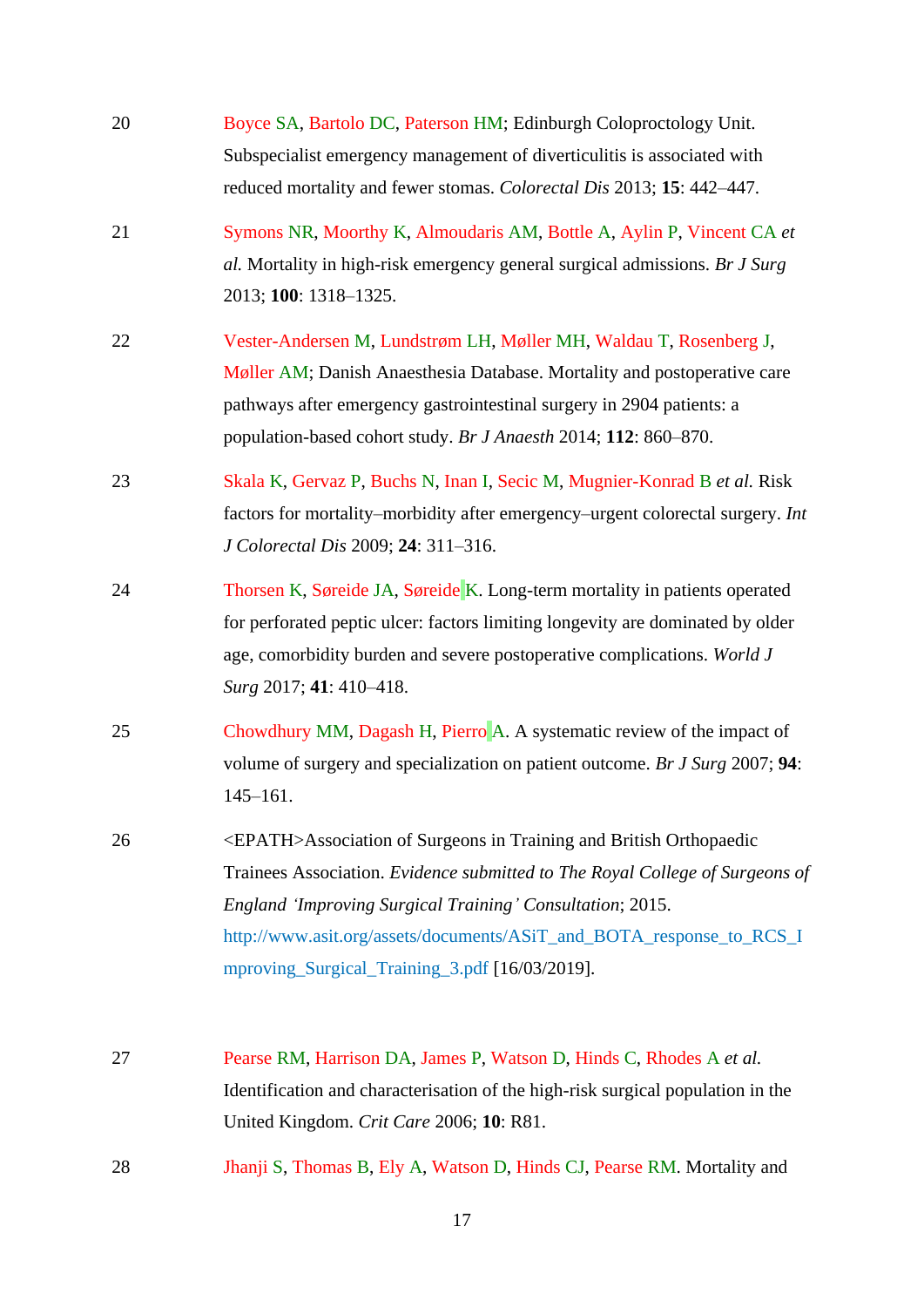|    | utilisation of critical care resources amongst high-risk surgical patients in a<br>large NHS trust. Anaesthesia 2008; 63: 695-700.                                                                                                                                                                                                                                                 |
|----|------------------------------------------------------------------------------------------------------------------------------------------------------------------------------------------------------------------------------------------------------------------------------------------------------------------------------------------------------------------------------------|
| 29 | Watson R, Crump H, Imison C, Currie C, Gaskins M. Emergency General<br>Surgery: Challenges and Opportunities Research Report; 2016.<br>https://www.nuffieldtrust.org.uk/research/emergency-general-surgery-<br>challenges-and-opportunities [accessed 16 March 2019].                                                                                                              |
| 30 | <epath>Royal College of Surgeons of England. Emergency General<br/>Surgery; 2015. https://www.rcseng.ac.uk/-<br/>/media/files/rcs/library/emergency-general-surgery.pdf%0A [accessed 16<br/>March 2019].</epath>                                                                                                                                                                   |
| 31 | <epath>Association of Coloproctology of Great Britain and Ireland,<br/>Association of Upper Gastrointestinal surgeons, Association of Surgeons of<br/>Great Britain and Ireland. The Future of Emergency General Surgery; 2015.<br/>https://www.acpgbi.org.uk/content/uploads/2016/07/Future-of-EGS-joint-<br/>document_Iain-Anderson_140915.pdf [accessed 16 March 2019].</epath> |
| 32 | Lewis C, Attwood S. The future delivery of emergency surgery in the UK.<br>Bull R Coll Surg Engl 2013; 95: 324-328.                                                                                                                                                                                                                                                                |
| 33 | Pearce L, Smith SR, Parkin E, Hall C, Kennedy J, Macdonald A. Emergency<br>general surgery: evolution of a subspecialty by stealth. World J Emerg Surg<br>2016; 11: 2.                                                                                                                                                                                                             |
| 34 | Head J, Ferrie JE. Diagnosis-specific sickness absence as a predictor of<br>mortality: the Whitehall II prospective cohort study. BMJ 2008; 337: a1469.                                                                                                                                                                                                                            |
| 35 | Khuri SF, Henderson WG, Depalma RG, Mosca C, Healey NA, Kumbhani<br>DJ; Participants in the VA National Surgical Quality Improvement Program.<br>Determinants of long-term survival after major surgery and the adverse effect<br>of postoperative complications. Ann Surg 2005; 242: 326–341.                                                                                     |
| 36 | Moonesinghe SR, Harris S, Mythen MG, Rowan KM, Haddad FS, Emberton<br>M et al. Survival after postoperative morbidity: a longitudinal observational<br>cohort study. Br J Anaesth 2014; 113: 977-984.                                                                                                                                                                              |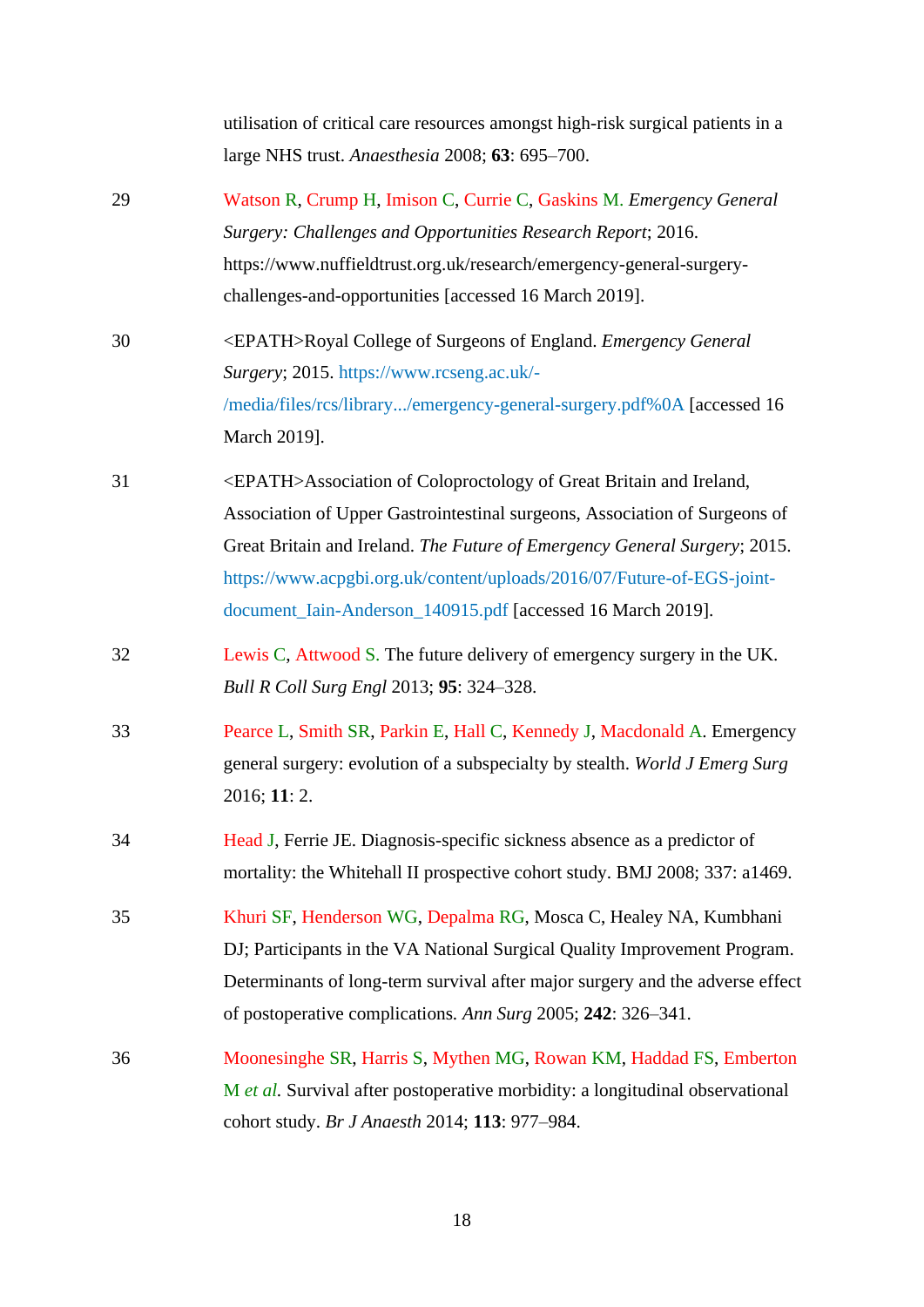## **Typesetter: please refer to marked-up figures**

### **Fig. 1 Distribution of colorectal procedures according to special interest of consultant surgeon**

**Footnote to Fig. 1** HPB, hepatopancreatobiliary; EGS, emergency general surgery; OG, obstetrics and gynaecology.

### **Fig. 2 Distribution of upper gastrointestinal procedures according to special interest of consultant surgeon**

HPB, hepatopancreatobiliary; EGS, emergency general surgery; OG, oesphago-gastric.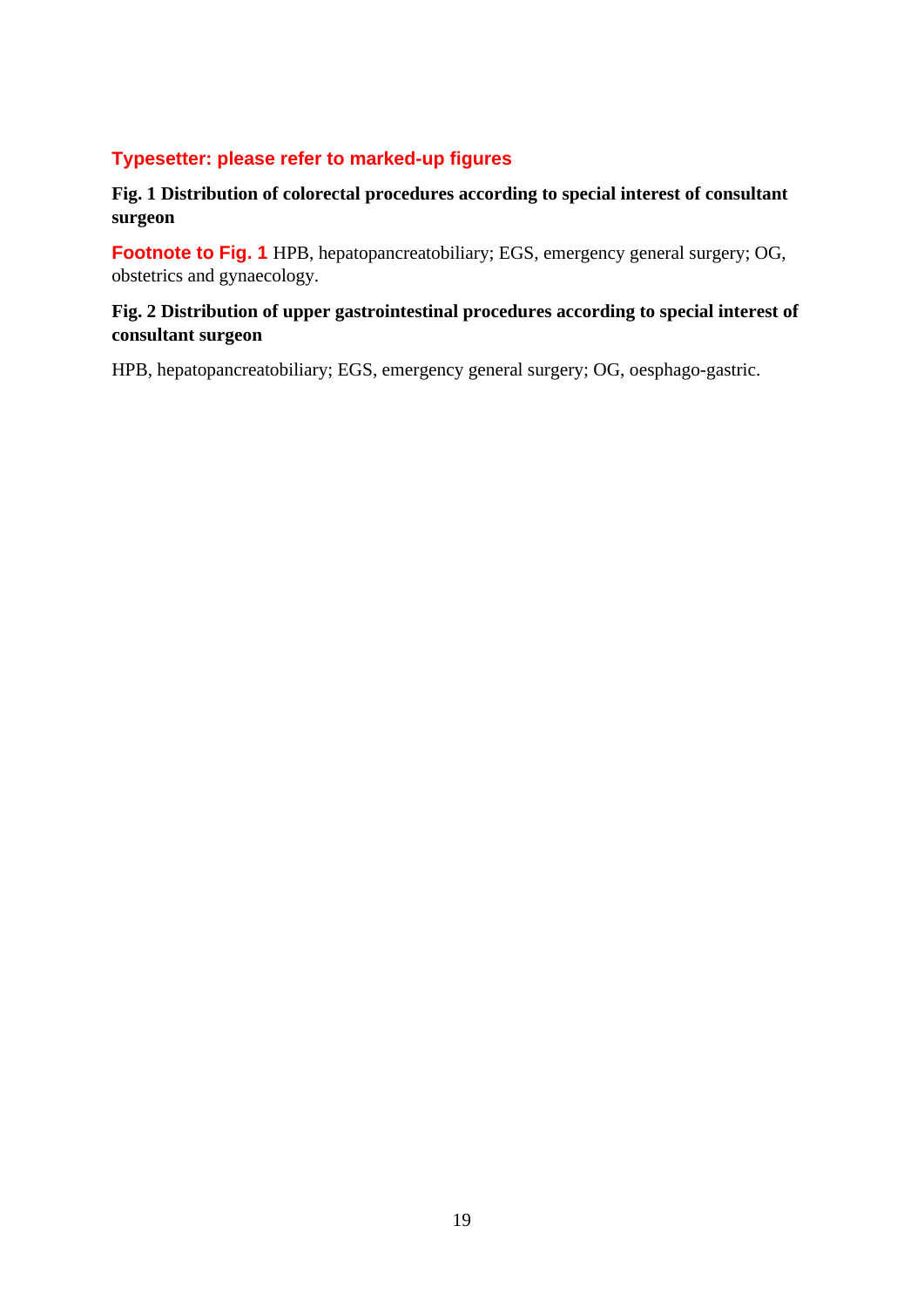| Table 1 Characteristics of patients undergoing colorectal and upper gastrointestinal surgery<br>according to special interest of consultant |                                                   |                                                   |                                          |                                       |  |
|---------------------------------------------------------------------------------------------------------------------------------------------|---------------------------------------------------|---------------------------------------------------|------------------------------------------|---------------------------------------|--|
|                                                                                                                                             | <b>Colorectal procedures</b>                      |                                                   | <b>UGI</b> procedures                    |                                       |  |
|                                                                                                                                             | <b>Colorectal</b><br>consultant<br>$(n = 16 889)$ | Non-<br>colorectal<br>consultant<br>$(n = 11657)$ | <b>UGI</b><br>consultant<br>$(n = 1771)$ | Non-UGI<br>consultant<br>$(n = 3502)$ |  |
| Age (years) $*$                                                                                                                             | 63.7(17.3)                                        | 65.6(16.1)                                        | 60.2(18.1)                               | 58.4(18.2)                            |  |
| Men                                                                                                                                         | 8262 (48.9)                                       | 5684 (48.8)                                       | 981 (55.4)                               | 2101 (60.0)                           |  |
| <b>ASA fitness grade</b>                                                                                                                    |                                                   |                                                   |                                          |                                       |  |
| I                                                                                                                                           | 1468(8.7)                                         | 1059(9.1)                                         | 280 (15.8)                               | 715 (20.4)                            |  |
| $\mathbf{I}$                                                                                                                                | 6441 (38.1)                                       | 3931 (33.7)                                       | 514 (29.0)                               | 988 (28.2)                            |  |
| III                                                                                                                                         | 6152 (36.4)                                       | 4074 (34.9)                                       | 491 (27.7)                               | 933 (26.6)                            |  |
| IV                                                                                                                                          | 2600 (15.4)                                       | 2337 (20.0)                                       | 427(24.1)                                | 734 (21.0)                            |  |
| IV                                                                                                                                          | 228(1.3)                                          | 256(2.2)                                          | 59(3.3)                                  | 132(3.8)                              |  |
| P-POSSUM scores*                                                                                                                            |                                                   |                                                   |                                          |                                       |  |
| Predicted mortality                                                                                                                         | 17.07(21.72)                                      | 20.91(24.39)                                      | 22.47(26.64)                             | 23.35(27.62)                          |  |
| Predicted morbidity                                                                                                                         | 71.10(22.46)                                      | 74.54(22.09)                                      | 73.71(23.45)                             | 74.74(22.73)                          |  |
| <b>Consultant present in</b><br>theatre                                                                                                     | 15 440 (91.4)                                     | 10 474 (89.9)                                     | 1442 (81.4)                              | 2758 (78.8)                           |  |

┑

Values in parentheses are percentages unless indicated otherwise; \*values are mean(s.d.). UGI, upper gastrointestinal.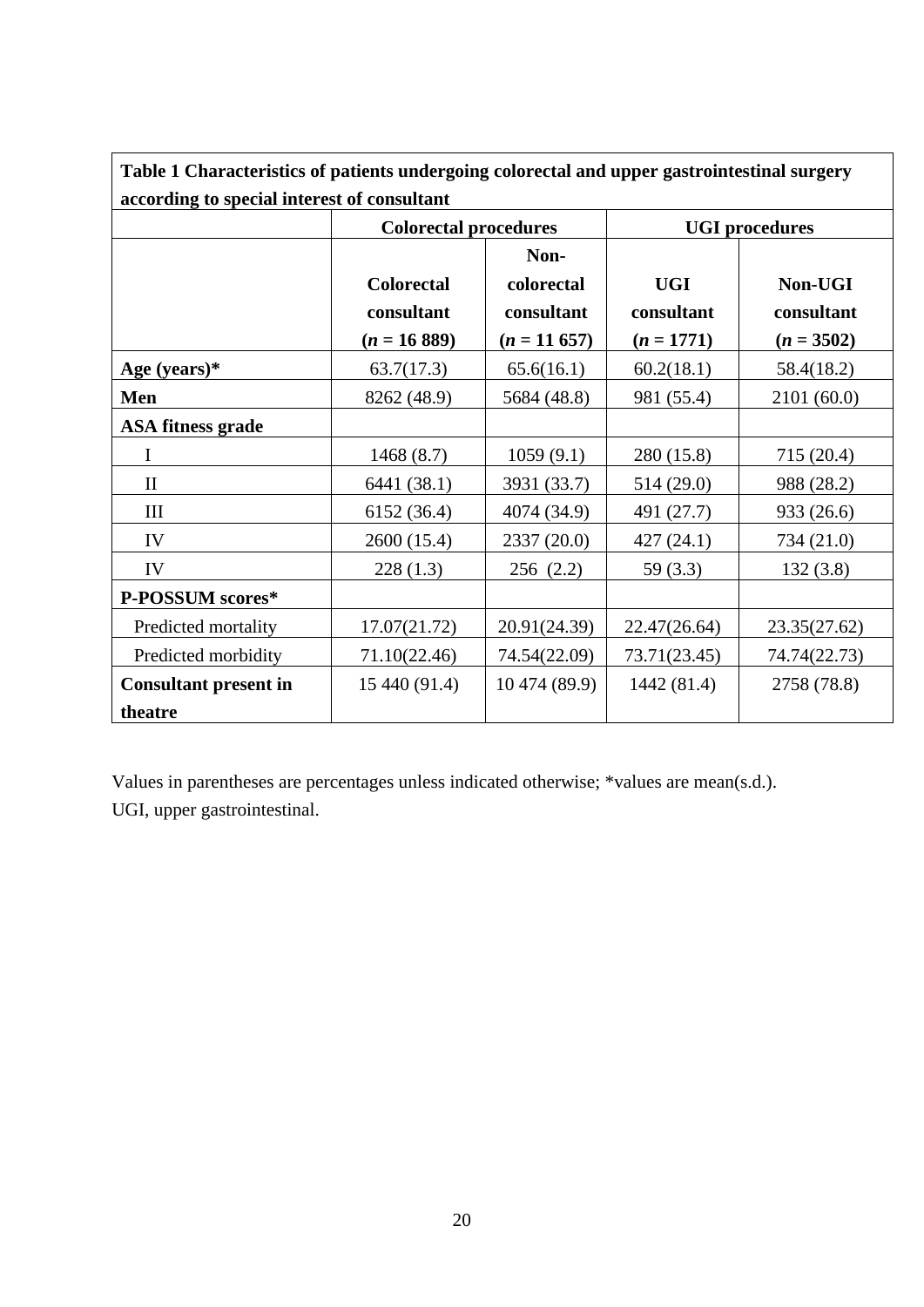| <b>Table 2 Colorectal procedures</b> |                                 |                                  |  |  |
|--------------------------------------|---------------------------------|----------------------------------|--|--|
|                                      | <b>Colorectal</b><br>consultant | <b>Non-colorectal consultant</b> |  |  |
|                                      | $(n = 16 889)$                  | $(n = 11657)$                    |  |  |
| Left hemicolectomy                   | 1349(8.0)                       | 809 (6.9)                        |  |  |
| (including sigmoid)                  |                                 |                                  |  |  |
| colectomy and anterior               |                                 |                                  |  |  |
| resection)                           |                                 |                                  |  |  |
| Right hemicolectomy                  | 5032 (29.8)                     | 3737 (32.1)                      |  |  |
| (including ileocaecal                |                                 |                                  |  |  |
| resection)                           |                                 |                                  |  |  |
| Subtotal or                          | 2413 (14.3)                     | 1328 (11.4)                      |  |  |
| Panproctocolectomy                   |                                 |                                  |  |  |
| Hartmann's procedure                 | 4739 (28.1)                     | 3868 (33.2)                      |  |  |
| Other colorectal resection           | 739 (4.4)                       | 483(4.1)                         |  |  |
| Stoma formation                      | 2315 (13.7)                     | 1294(11.1)                       |  |  |
| Stoma revision                       | 302(1.8)                        | 138(1.2)                         |  |  |

Values in parentheses are percentages.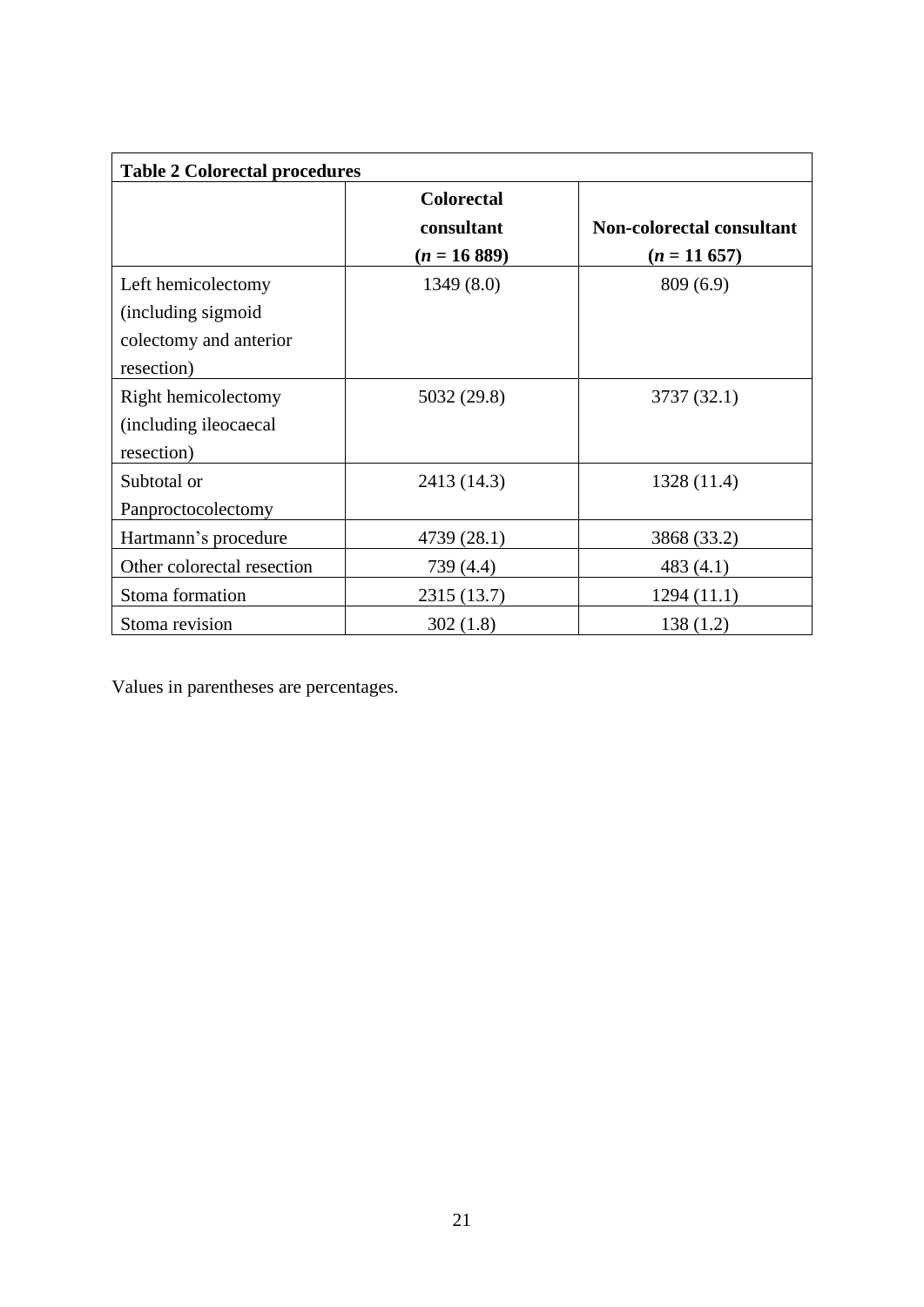| <b>Table 3 Upper gastrointestinal procedures</b> |                       |                           |  |  |
|--------------------------------------------------|-----------------------|---------------------------|--|--|
|                                                  | <b>UGI</b> consultant | <b>Non-UGI</b> consultant |  |  |
|                                                  | $(n = 1771)$          | $(n = 3502)$              |  |  |
| Peptic ulcer: suture or repair                   | 1001 (56.5)           | 2732 (78.0)               |  |  |
| of perforation                                   |                       |                           |  |  |
| Peptic ulcer: oversew of                         | 175(9.9)              | 381 (10.9)                |  |  |
| bleed                                            |                       |                           |  |  |
| Partial or total gastrectomy                     | 78 (4.4)              | 57(1.6)                   |  |  |
| Other gastric surgery                            | 517 (29.2)            | 332(9.5)                  |  |  |

Values in parentheses are percentages unless indicated otherwise; \*values are mean(s.d.). UGI, upper gastrointestinal.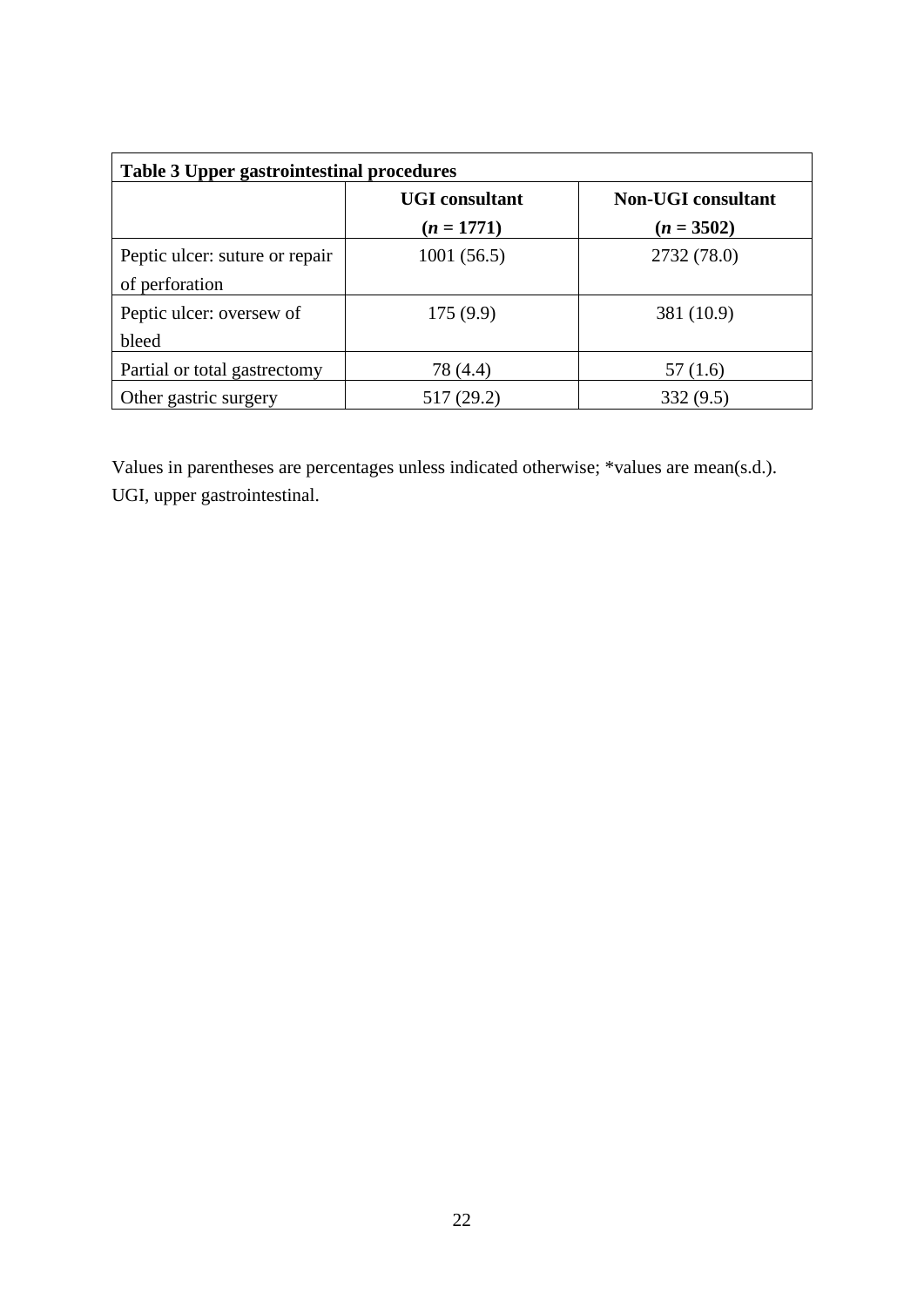# **Table 4 Logistic and Poisson regression analysis of non-colorectal** *versus* **colorectal special interest**

|                            | Non-<br>colorectal<br>consultant | <b>Colorectal</b><br>consultant | Unadjusted<br><b>OR/IRR</b> | <b>Adjusted OR/IRR</b> |
|----------------------------|----------------------------------|---------------------------------|-----------------------------|------------------------|
| 30-day mortality<br>$(\%)$ | 14.2                             | 9.5                             | 1.50(1.40, 1.62)            | 1.23(1.13, 1.33)       |
| Return to theatre<br>(%)   | 9.8                              | 8.8                             | 1.20(1.10, 1.29)            | 1.13(1.05, 1.20)       |
| Median LOS<br>(days)       | 16                               | 16                              | 0.99(0.98, 0.99)            | 1.02(1.02, 1.03)       |

Values in parentheses are 95 per cent confidence intervals. Logistic regression was used for analysis of mortality and return to theatre, and Poisson regression for length of hospital stay (LOS), with results expressed as odds ratios (ORs) and incident rate ratios (IRRs) respectively.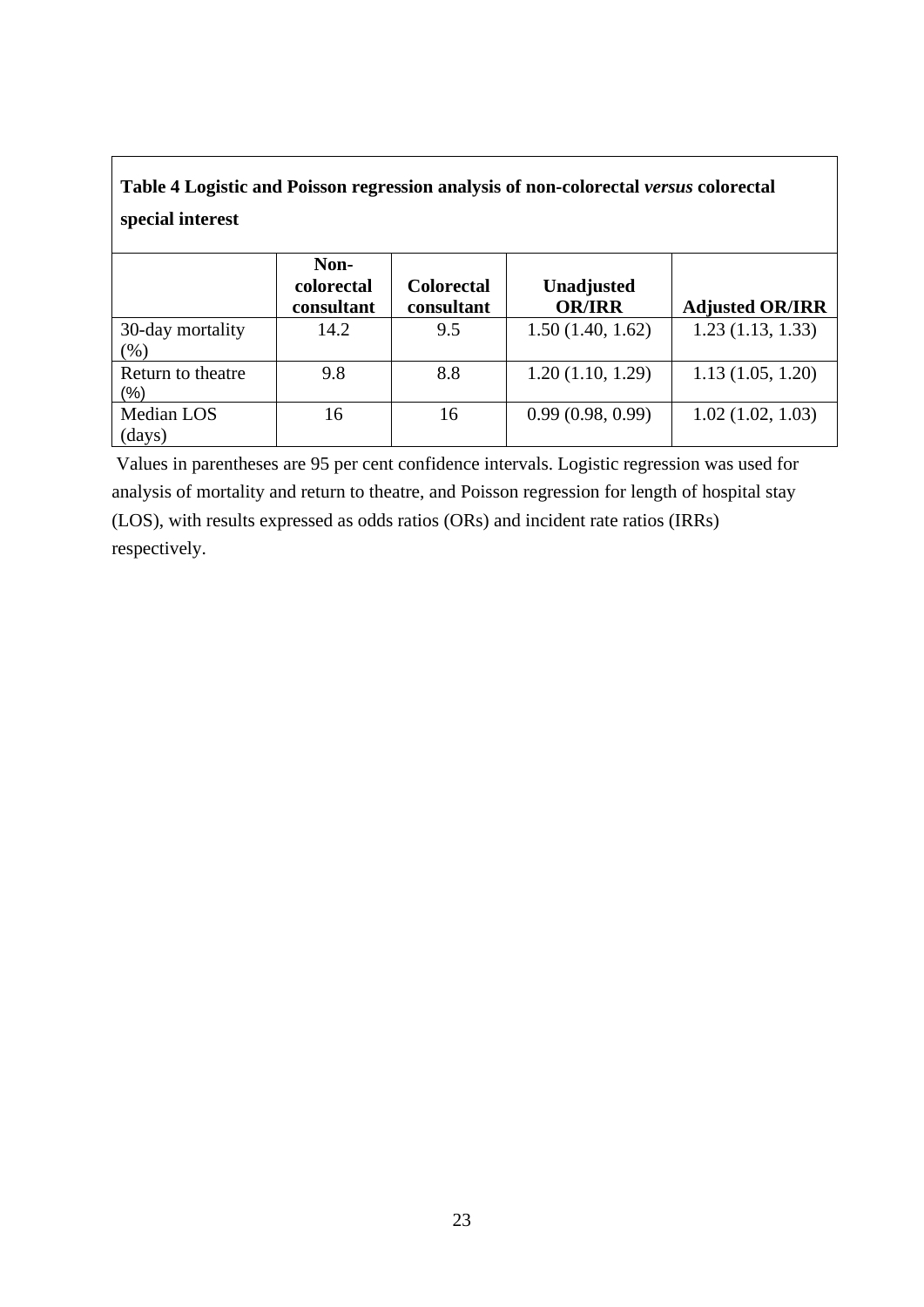| Table 5 Logistic and Poisson regression analysis of non-upper gastrointestinal versus<br>upper gastrointestinal special interest |                       |                          |                             |                        |
|----------------------------------------------------------------------------------------------------------------------------------|-----------------------|--------------------------|-----------------------------|------------------------|
|                                                                                                                                  | Non-UGI<br>consultant | <b>UGI</b><br>consultant | Unadjusted<br><b>OR/IRR</b> | <b>Adjusted OR/IRR</b> |
| 30-day mortality<br>$(\% )$                                                                                                      | 12.72                 | 11.14                    | 1.16(0.97, 1.39)            | 1.24(1.02, 1.53)       |
| Return to theatre<br>(%)                                                                                                         | 7.0                   | 6.7                      | 0.87(0.70, 1.10)            | 0.89(0.70, 1.12)       |
| Median LOS<br>$\frac{days}{9}$                                                                                                   | 10                    | 12                       | 0.89(0.88, 0.90)            | 0.91(0.90, 0.92)       |

Values in parentheses are 95 per cent confidence intervals. UGI, upper gastrointestinal. Logistic regression was used for analysis of mortality and return to theatre, and Poisson regression for length of hospital stay (LOS), with results expressed as odds ratios (ORs) and incident rate ratios (IRRs) respectively.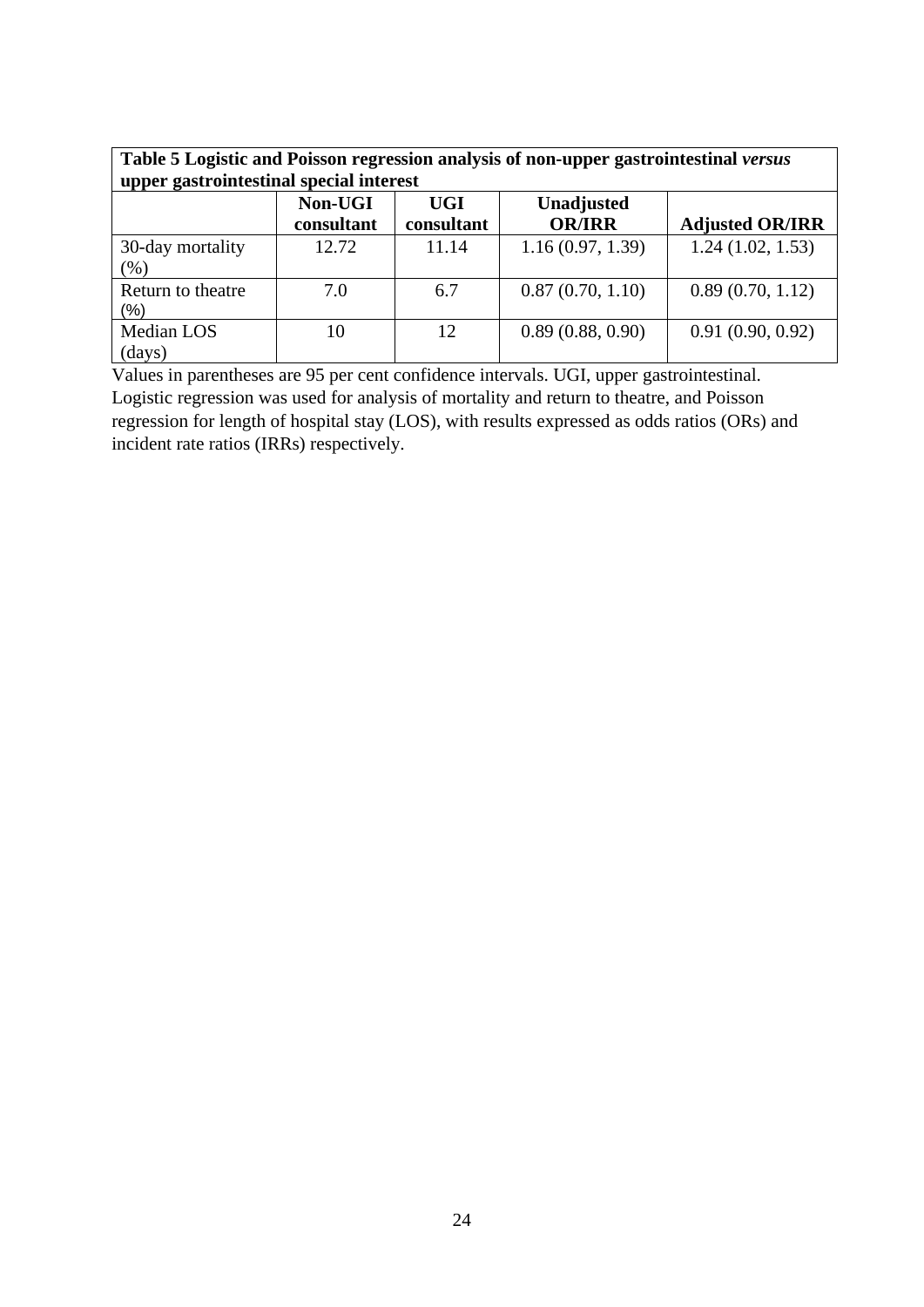| Table 6 Multilevel logistic regression analysis of non-colorectal versus colorectal<br>special interest with hospital included as random intercept |                            |  |
|----------------------------------------------------------------------------------------------------------------------------------------------------|----------------------------|--|
|                                                                                                                                                    | <b>Adjusted odds ratio</b> |  |
| 30-day mortality                                                                                                                                   | 1.24(1.14, 1.35)           |  |
| Return to theatre                                                                                                                                  | 1.13(1.04, 1.23)           |  |

Values in parentheses are 95 per cent confidence intervals.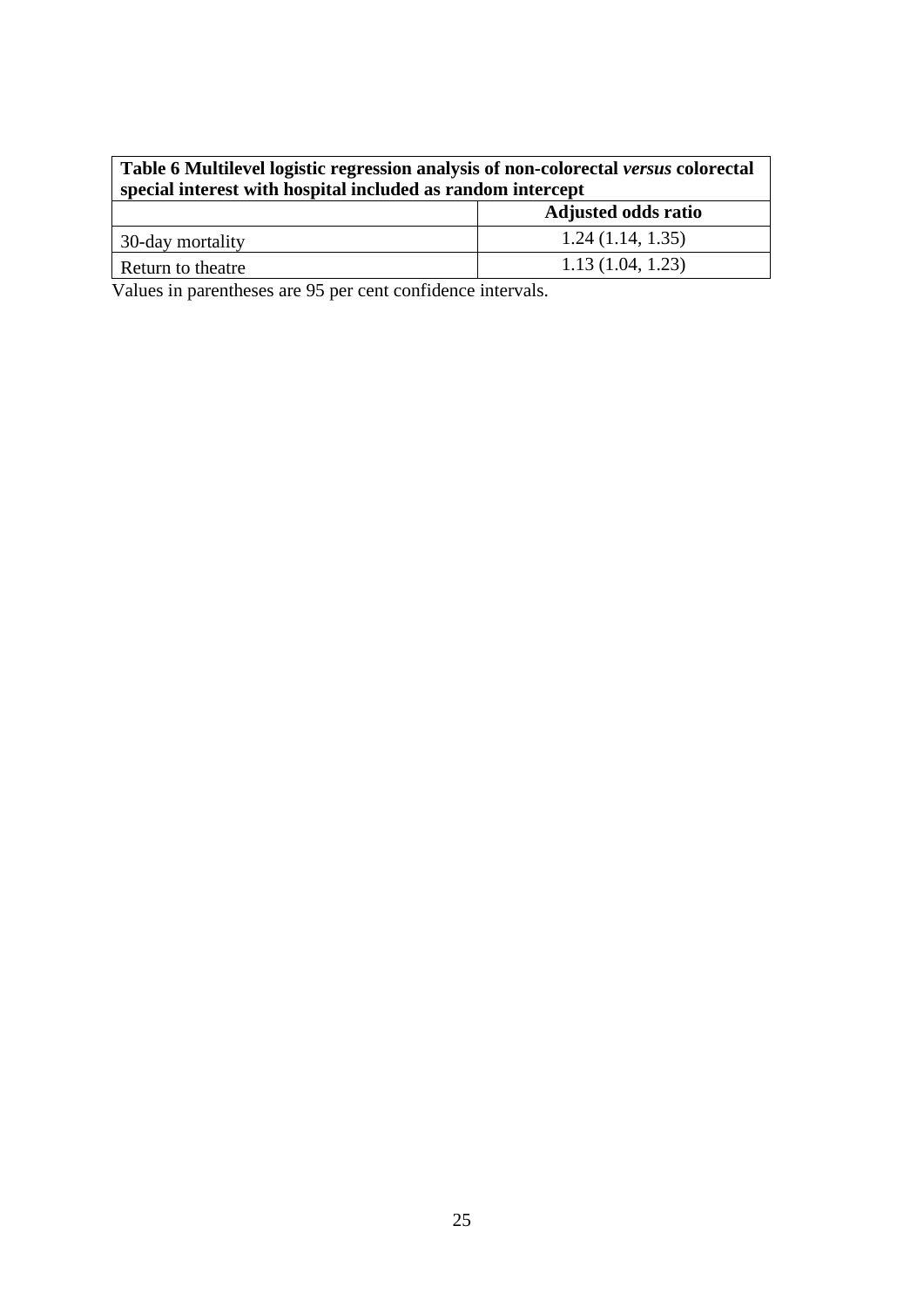| Table 7 Multilevel logistic regression analysis of non-upper gastrointestinal          |
|----------------------------------------------------------------------------------------|
| <i>versus</i> upper gastrointestinal special interest with hospital included as random |
| intercept                                                                              |

|                   | <b>Adjusted odds ratio</b> |
|-------------------|----------------------------|
| 30-day mortality  | 1.21(0.98, 1.51)           |
| Return to theatre | 0.88(0.69, 1.12)           |

Values in parentheses are 95 per cent confidence intervals.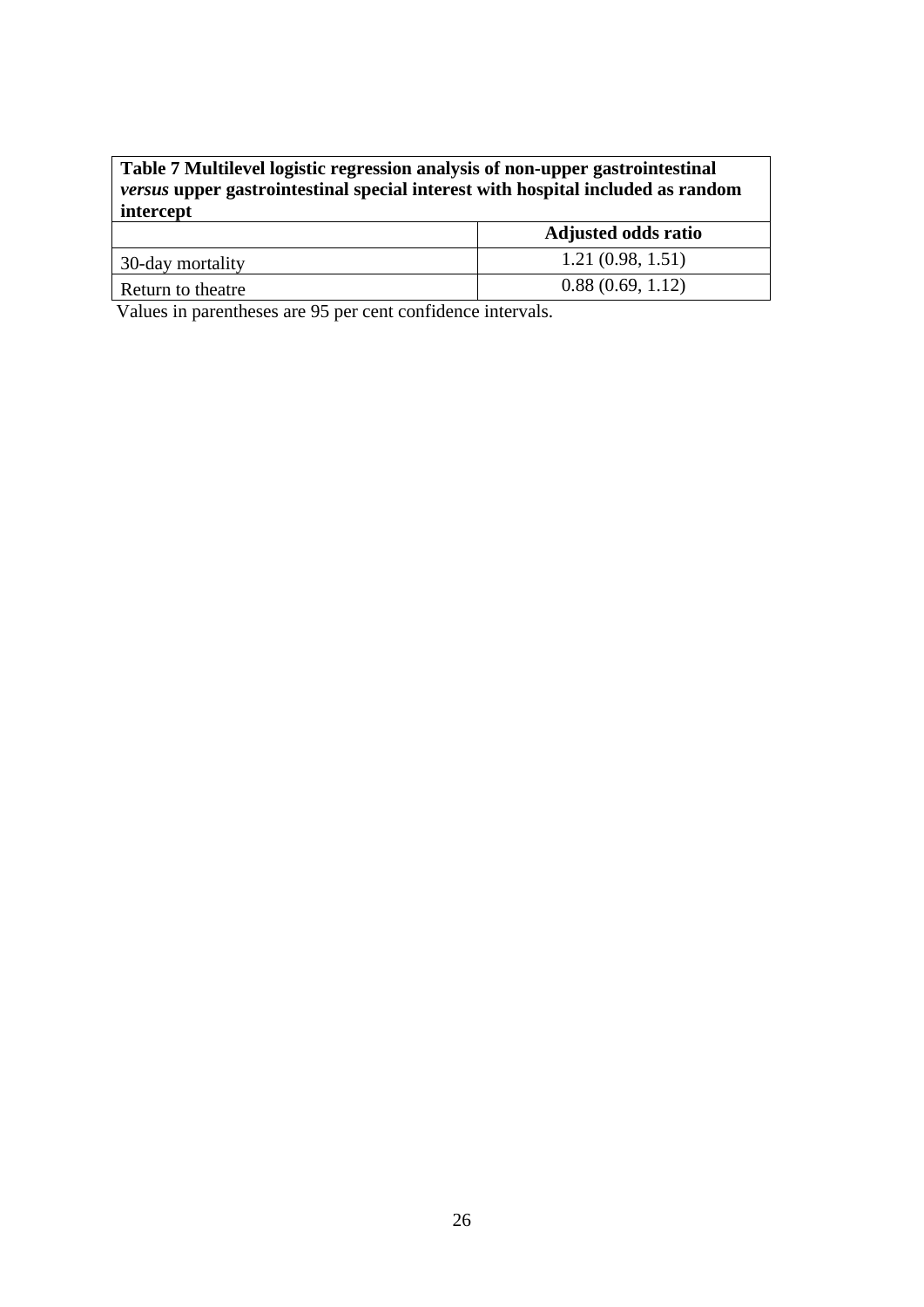# **Figure 1**



# **Figure 2**